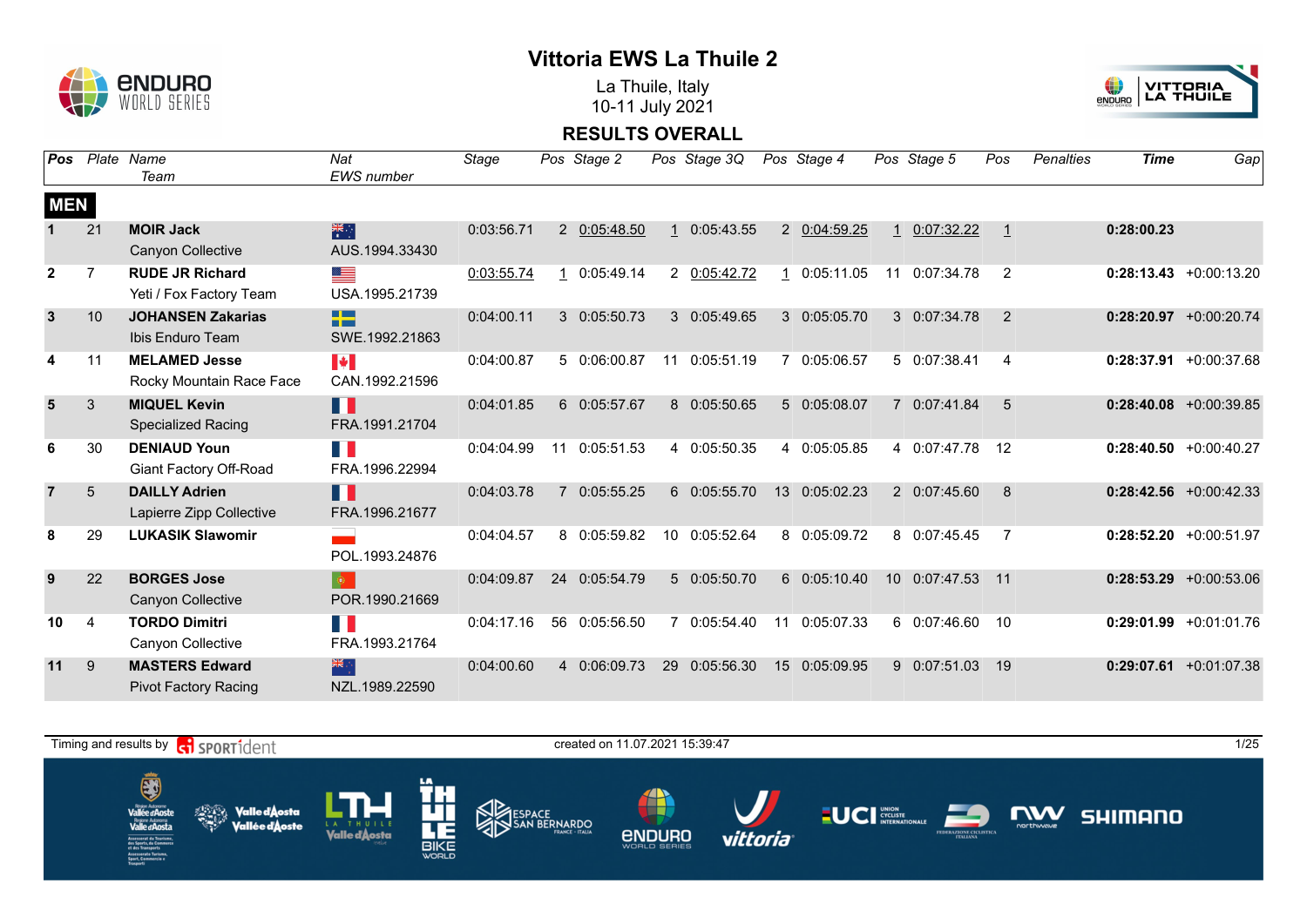

La Thuile, Italy 10-11 July 2021



| <b>Pos</b> |                | Plate Name<br>Team                                              | <b>Nat</b><br><b>EWS</b> number                    | Stage      | Pos Stage 2   |           | Pos Stage 3Q  |    | Pos Stage 4   |    | Pos Stage 5      | Pos | <b>Penalties</b> | <b>Time</b> | Gap                       |
|------------|----------------|-----------------------------------------------------------------|----------------------------------------------------|------------|---------------|-----------|---------------|----|---------------|----|------------------|-----|------------------|-------------|---------------------------|
| <b>MEN</b> |                |                                                                 |                                                    |            |               |           |               |    |               |    |                  |     |                  |             |                           |
| $12 \,$    | 28             | <b>HEAP Elliott</b><br><b>Chain Reaction Cycles</b>             | ¥≼<br>GBR.1998.21783                               | 0:04:08.86 | 19 0:06:03.89 |           | 15 0:05:55.60 |    | 12 0:05:13.41 |    | 17 0:07:50.28 17 |     |                  |             | $0:29:12.04$ +0:01:11.81  |
| 13         | 67             | <b>WOOLLEY Kasper</b><br>Yeti / OneUp PRO Team                  | $\blacktriangleright$<br>CAN.1999.21348            | 0:04:11.96 | 33 0:05:57.78 |           | 9 0:06:02.44  |    | 26 0:05:11.74 |    | 13 0:07:49.20    | 16  |                  |             | $0:29:13.12$ +0:01:12.89  |
| 14         | 68             | <b>CHARLES Clement</b><br>Rossignol Factory Team                | T.<br>FRA.1994.22206                               | 0:04:05.52 | 12 0:06:03.11 |           | 13 0:06:00.54 | 21 | 0:05:12.25    |    | 14 0:07:53.22 21 |     |                  |             | $0:29:14.64$ +0:01:14.41  |
| 15         | 13             | <b>WALLNER Robin</b><br>Ibis Enduro Team                        | <u> Die Best</u><br><b>START</b><br>SWE.1988.21594 | 0:04:09.20 | 22 0:06:05.41 |           | 19 0:05:59.28 |    | 19 0:05:16.42 |    | 23 0:07:45.36    | 6   |                  |             | $0:29:15.67$ +0:01:15.44  |
| 16         | 19             | <b>STUTTARD Mathew</b>                                          | ¥≼<br>GBR.1993.21661                               | 0:04:12.39 | 36 0:06:01.32 |           | 12 0:05:57.25 |    | 17 0:05:16.40 |    | 22 0:07:50.42 18 |     |                  |             | $0:29:17.78$ +0:01:17.55  |
| 17         | $\overline{1}$ | <b>HILL Samuel</b><br><b>Chain Reaction Cycles</b>              | 米<br>AUS.1985.21775                                | 0:04:11.60 | 30 0:06:04.90 |           | 16 0:05:56.36 |    | 16 0:05:12.54 |    | 15 0:07:56.07 24 |     |                  |             | $0:29:21.47$ +0:01:21.24  |
| 18         | 2              | <b>NICOLAI Florian</b><br><b>Trek Factory Racing</b>            | H.<br>FRA.1993.21749                               | 0:04:09.12 | 21 0:06:08.62 |           | 23 0:06:01.12 |    | 22 0:05:15.78 |    | 21 0:07:48.30 13 |     |                  |             | $0:29:22.94$ +0:01:22.71  |
| 19         | 61             | <b>PERSAK Vid</b><br>Orbea FOX Enduro Team                      | A.<br>SLO.1996.22810                               | 0:04:12.30 | 35 0:06:07.98 |           | 22 0:06:04.45 |    | 30 0:05:15.17 |    | 19 0:07:45.74    | 9   |                  |             | $0:29:25.64$ +0:01:25.41  |
| 20         | 32             | <b>JEANDEL Louis</b><br>Sunn French Connexion By<br>Alpe D'Huez | H<br>FRA.1998.22140                                | 0:04:20.44 | 68 0:06:03.50 |           | 14 0:05:55.86 |    | 14 0:05:12.89 |    | 16 0:07:53.18 20 |     |                  |             | $0:29:25.87$ +0:01:25.64  |
| 21         | 8              | <b>WALKER Matthew</b><br><b>Pivot Factory Racing</b>            | 米心<br>NZL.1990.21846                               | 0:04:04.92 | 10 0:06:10.06 | <b>30</b> | 0:05:58.64    |    | 18 0:05:21.04 |    | 32 0:07:56.99    | 26  |                  |             | $0:29:31.65 + 0:01:31.42$ |
| 22         | 34             | <b>CALLAGHAN Gregory</b><br>Devinci Global Racing               | H<br>IRL.1991.21827                                | 0:04:08.84 | 18 0:06:09.28 | 27        | 0:06:01.40    | 24 | 0:05:17.30    | 24 | 0:07:55.79       | 23  |                  |             | $0:29:32.61$ +0:01:32.38  |

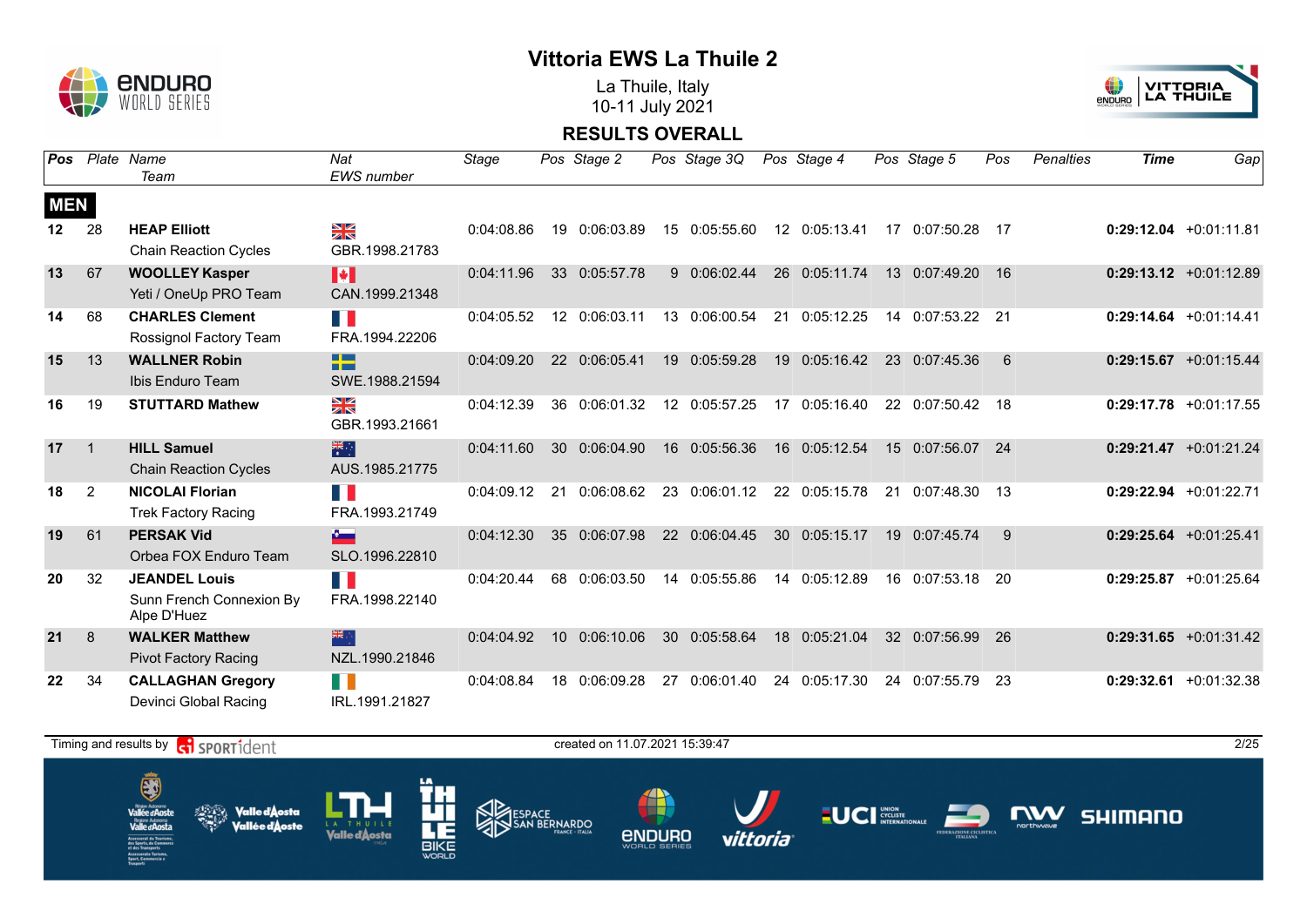

La Thuile, Italy 10-11 July 2021



| Pos        |     | Plate Name                                                   | <b>Nat</b>              | Stage      |                  | Pos Stage 2   |    | Pos Stage 3Q  |    | Pos Stage 4    |                 | Pos Stage 5   | Pos | <b>Penalties</b> | <b>Time</b> | Gap                       |
|------------|-----|--------------------------------------------------------------|-------------------------|------------|------------------|---------------|----|---------------|----|----------------|-----------------|---------------|-----|------------------|-------------|---------------------------|
|            |     | Team                                                         | <b>EWS</b> number       |            |                  |               |    |               |    |                |                 |               |     |                  |             |                           |
| <b>MEN</b> |     |                                                              |                         |            |                  |               |    |               |    |                |                 |               |     |                  |             |                           |
| 23         | 78  | <b>TEXTOR Christian</b>                                      | ٠                       | 0:04:07.43 | 15 <sup>15</sup> | 0:06:11.59    |    | 32 0:06:04.72 | 31 | 0:05:24.77     | 39              | 0:07:55.52    | 22  |                  |             | $0:29:44.03 + 0:01:43.80$ |
|            |     | <b>Team BULLS</b>                                            | GER.1990.22845          |            |                  |               |    |               |    |                |                 |               |     |                  |             |                           |
| 24         | 31  | <b>PIGEON Hugo</b><br><b>Scott SR Suntour Enduro</b><br>Team | T.<br>FRA.1996.23507    | 0:04:05.99 | 13               | 0:06:06.93    |    | 20 0:05:53.85 | 9  | 0:05:52.16 100 |                 | 0:07:48.45    | 14  |                  |             | $0:29:47.38$ +0:01:47.15  |
| 25         | 95  | <b>BRANNIGAN George</b>                                      | 米心<br>NZL.1992.22289    | 0:04:13.70 | 40               | 0:06:18.00    | 43 | 0:06:02.18    | 25 | 0:05:18.22     | 26              | 0:08:01.19    | 35  |                  |             | $0:29:53.29$ +0:01:53.06  |
| 26         | 36  | <b>GALY Theo</b><br>Sunn French Connexion By<br>Alpe D'Huez  | H<br>FRA.1990.21691     | 0:04:28.84 | 95               | 0:06:05.40    |    | 18 0:06:00.49 | 20 | 0:05:21.42     | 34              | 0:07:57.74    | 27  |                  |             | $0:29:53.89$ +0:01:53.66  |
| 27         | 27  | <b>VENDEMMIA Mirco</b><br>Fastlight-Abetone                  | П<br>ITA.1998.21871     | 0:04:16.76 | 54               | 0:06:22.35    | 53 | 0:06:01.20    | 23 | 0:05:20.22     | 30 <sup>°</sup> | 0:07:56.92    | 25  |                  |             | $0:29:57.45$ +0:01:57.22  |
| 28         | 64  | <b>MASTERS Wyn</b><br><b>GT Factory Racing</b>               | ैं और<br>NZL.1987.21663 | 0:04:11.68 | 31               | 0:06:10.95    |    | 31 0:06:06.40 |    | 36 0:05:27.65  |                 | 46 0:08:03.23 | 40  |                  |             | $0:29:59.91 + 0:01:59.68$ |
| 29         | 75  | <b>LUTHI Patrick</b>                                         | ÷<br>SUI.1992.22607     | 0:04:15.46 | 48               | 0:06:14.97    | 39 | 0:06:07.84    | 38 | 0:05:21.06     | 33              | 0:08:01.04    | 34  |                  |             | $0:30:00.37$ +0:02:00.14  |
| 30         | 106 | <b>CARBALLO GONZALEZ</b><br>Edgar                            | m.                      | 0:04:09.25 | 23               | 0:06:22.04    |    | 51 0:06:04.15 |    | 29 0:05:26.81  |                 | 44 0:07:58.66 | 29  |                  |             | $0:30:00.91 + 0:02:00.68$ |
|            |     | Orbea FOX Enduro Team                                        | ESP.1988.30531          |            |                  |               |    |               |    |                |                 |               |     |                  |             |                           |
| 31         | 79  | <b>SECONDI Nathan</b><br><b>Fulgur Factory Team</b>          | H<br>FRA.1999.22133     | 0:04:12.98 | 39               | 0:06:13.54    | 35 | 0:06:06.00    | 34 | 0:05:30.21     |                 | 56 0:07:59.74 | 30  |                  |             | $0:30:02.47$ +0:02:02.24  |
| 32         | 92  | <b>WATSON Corey</b>                                          | ≫≪<br>GBR.1999.35483    | 0:04:16.47 |                  | 52 0:06:14.23 | 37 | 0:06:10.95    | 48 | 0:05:20.98     | 31              | 0:08:02.52    | 38  |                  |             | $0:30:05.15 + 0:02:04.92$ |

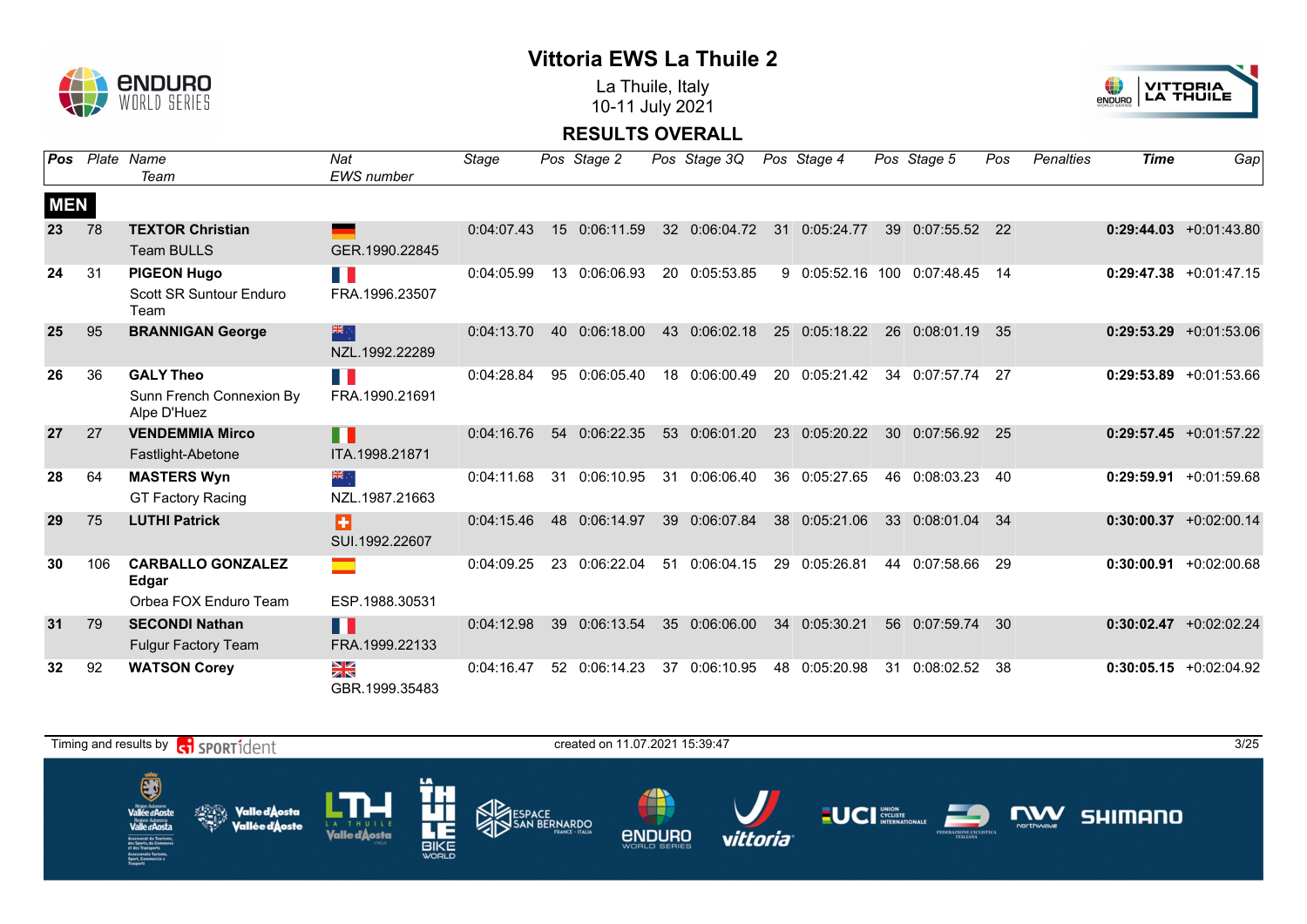

La Thuile, Italy 10-11 July 2021



| <b>Pos</b>      |     | Plate Name<br>Team                                         | Nat<br><b>EWS</b> number                                       | Stage      |    | Pos Stage 2               | Pos Stage 3Q  | Pos Stage 4   |    | Pos Stage 5      | Pos | <b>Penalties</b> | <b>Time</b> | Gap                       |
|-----------------|-----|------------------------------------------------------------|----------------------------------------------------------------|------------|----|---------------------------|---------------|---------------|----|------------------|-----|------------------|-------------|---------------------------|
| <b>MEN</b>      |     |                                                            |                                                                |            |    |                           |               |               |    |                  |     |                  |             |                           |
| 33 <sup>2</sup> | 33  | <b>BURNS CONTRERAS Pedro</b><br><b>Trek Factory Racing</b> | $\sim$<br>CHI.1997.21729                                       | 0:04:13.91 |    | 42 0:06:16.82             | 41 0:06:04.75 | 32 0:05:27.00 |    | 45 0:08:02.80 39 |     |                  |             | $0:30:05.28$ +0:02:05.05  |
| 34              | 101 | <b>FRANCARDO Tommaso</b>                                   | FI I<br>ITA.1997.22813                                         | 0:04:20.79 |    | 70 0:06:09.66             | 28 0:06:08.56 | 42 0:05:19.27 |    | 28 0:08:07.58    | 43  |                  |             | $0:30:05.86$ +0:02:05.63  |
| 35              | 74  | <b>PAULHAN Romain</b><br>Santa Cruz                        | H<br>FRA.1988.22706                                            | 0:04:10.70 |    | 26 0:06:24.83             | 63 0:06:14.10 | 60 0:05:22.67 |    | 35 0:07:57.99    | 28  |                  |             | $0:30:10.29$ +0:02:10.06  |
| 36              | 77  | <b>TORRALBA GARASA Juan</b><br><b>Gabriel</b>              |                                                                | 0:04:17.16 |    | 56 0:06:20.25             | 49 0:06:08.25 | 40 0:05:24.96 | 40 | 0:08:01.98       | 36  |                  |             | $0:30:12.60 + 0:02:12.37$ |
|                 |     | Orbea FOX Enduro Team                                      | ESP.1997.21633                                                 |            |    |                           |               |               |    |                  |     |                  |             |                           |
| 37              | 87  | <b>KANGAS Oliwer</b>                                       | $\Box$<br>n m<br>SWE.1992.33903                                | 0:04:11.70 |    | 32 0:06:13.50             | 34 0:06:08.37 | 41 0:05:28.56 |    | 51 0:08:10.62 48 |     |                  |             | $0:30:12.75 + 0:02:12.52$ |
| 38              | 60  | <b>RAIMONDI Matteo</b>                                     | FI I<br>ITA.1995.22277                                         | 0:04:15.91 |    | 50 0:06:18.67             | 47 0:06:09.78 | 44 0:05:28.25 |    | 50 0:08:00.26 33 |     |                  |             | $0:30:12.87$ +0:02:12.64  |
| 39              | 90  | <b>WRIGHT Keegan</b><br>Devinci Global Racing              | 米心<br>NZL.1996.21734                                           | 0:04:12.28 |    | 34 0:06:14.20             | 36 0:06:12.17 | 54 0:05:19.69 |    | 29 0:08:14.68    | 54  |                  |             | $0:30:13.02 +0:02:12.79$  |
| 40              | 88  | <b>BLAIR Lachlan</b><br>Orange Factory Racing              | NK<br>ZK<br>GBR.1995.21426                                     | 0:04:07.84 |    | 17 0:06:26.81             | 66 0:06:10.29 | 47 0:05:18.89 | 27 | 0:08:09.82       | 47  |                  |             | $0:30:13.65 + 0:02:13.42$ |
| 41              | 63  | <b>NATION Joseph</b><br>Pole Enduro Race Team              | 米心<br>NZL.1989.21670                                           | 0:04:13.94 |    | 43 0:06:18.42             | 45 0:06:09.57 | 43 0:05:23.66 |    | 38 0:08:08.08    | 44  |                  |             | $0:30:13.67$ +0:02:13.44  |
| 42              | 62  | <b>STONE Brady</b><br>Theory Global Enduro Team            | 张小<br>NZL.2000.23119                                           |            |    | 0:04:46.97 126 0:06:14.25 | 38 0:06:08.12 | 39 0:05:15.18 | 20 | 0:07:59.89 31    |     |                  |             | $0:30:24.41 + 0:02:24.18$ |
| 43              | 97  | <b>CARLSSON Simon</b>                                      | <b>The Contract State</b><br><b>PERSONAL</b><br>SWE.1997.23346 | 0:04:15.32 | 47 | 0:06:22.18                | 52 0:06:11.08 | 49 0:05:28.96 |    | 52 0:08:08.31    | 45  |                  |             | $0:30:25.85 + 0:02:25.62$ |

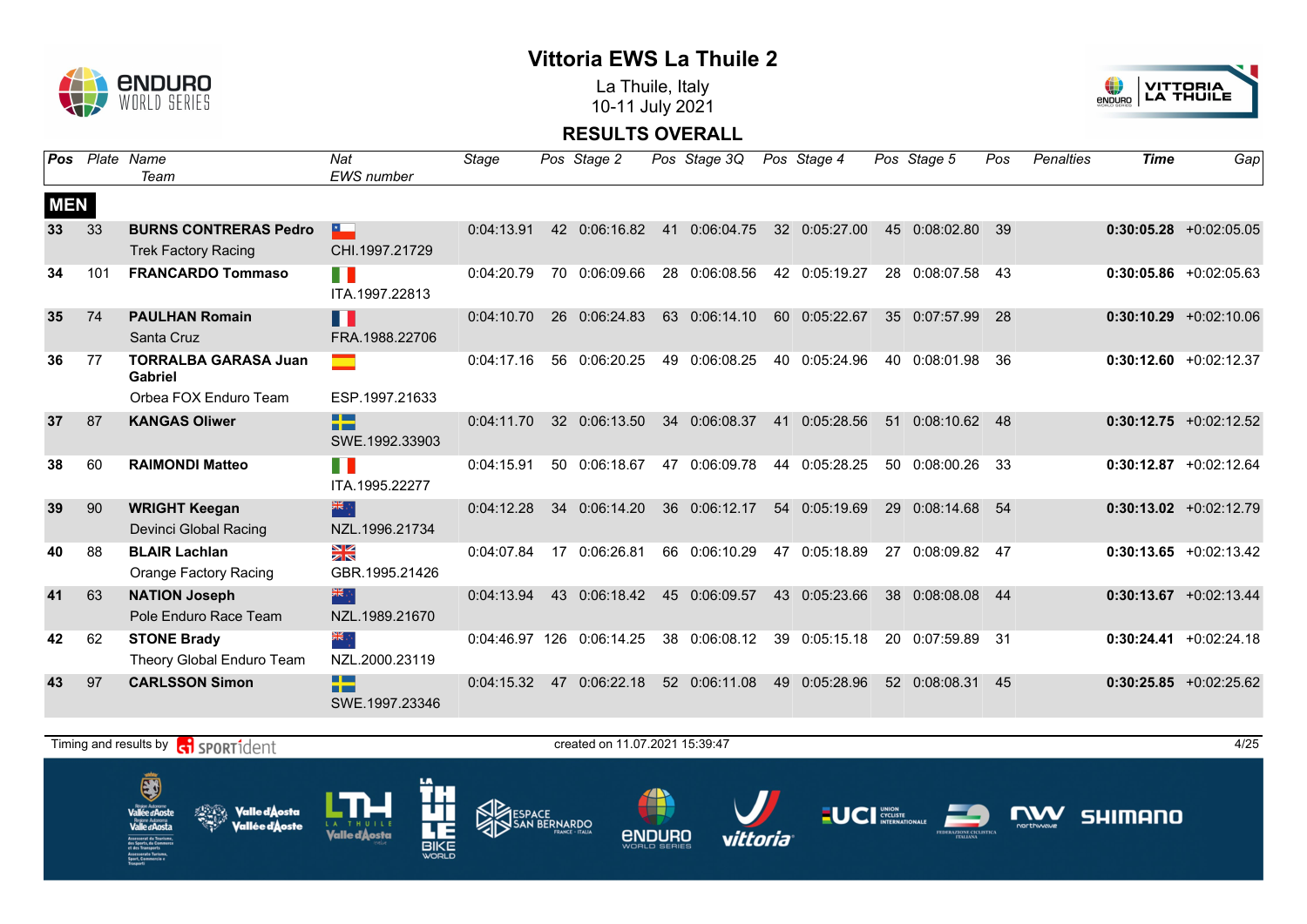

La Thuile, Italy 10-11 July 2021



| <b>Pos</b> |     | Plate Name                                                      | Nat                                     | Stage      |    | Pos Stage 2   | Pos Stage 3Q  |    | Pos Stage 4   | Pos Stage 5       | Pos | <b>Penalties</b> | <b>Time</b> | Gap                       |
|------------|-----|-----------------------------------------------------------------|-----------------------------------------|------------|----|---------------|---------------|----|---------------|-------------------|-----|------------------|-------------|---------------------------|
|            |     | Team                                                            | <b>EWS</b> number                       |            |    |               |               |    |               |                   |     |                  |             |                           |
| <b>MEN</b> |     |                                                                 |                                         |            |    |               |               |    |               |                   |     |                  |             |                           |
| 44         | 114 | <b>FRANCK Gilles</b>                                            | ш<br>BEL.2000.22291                     | 0:04:17.33 | 59 | 0:06:18.60    | 46 0:06:06.74 | 37 | 0:05:26.60    | 42 0:08:16.82     | -58 |                  |             | $0:30:26.09$ +0:02:25.86  |
| 45         | 12  | <b>JOHNSON Leigh</b><br>Pole Enduro Race Team                   | $\frac{N}{N}$<br>GBR.1996.22603         | 0:04:10.95 |    | 27 0:06:08.65 | 24 0:06:27.37 |    | 88 0:05:27.83 | 47 0:08:12.25 51  |     |                  |             | $0:30:27.05$ +0:02:26.82  |
| 46         | 66  | <b>VEZINA Mckay</b><br>Giant Factory Off-Road                   | $\blacktriangleright$<br>CAN.1995.21632 | 0:04:12.39 |    | 36 0:06:45.40 | 96 0:06:06.11 |    | 35 0:05:23.19 | 37 0:08:02.43 37  |     |                  |             | $0:30:29.52 +0:02:29.29$  |
| 47         | 105 | <b>GARAY TAMAYO lago</b><br>Santa Cruz                          | ESP.1991.21707                          | 0:04:11.43 |    | 28 0:06:25.19 | 64 0:06:16.35 | 67 | 0:05:30.40    | 57 0:08:09.23     | 46  |                  |             | $0:30:32.60 +0:02:32.37$  |
| 48         | 81  | <b>IENZER Emeric</b>                                            | H<br>FRA.1999.31862                     | 0:04:25.06 |    | 84 0:06:23.48 | 58 0:06:09.98 |    | 45 0:05:32.20 | 61 0:08:04.67 41  |     |                  |             | $0:30:35.39 + 0:02:35.16$ |
| 49         | 6   | <b>GAUVIN Remi</b><br>Rocky Mountain Race Face                  | M<br>CAN.1992.21624                     | 0:04:08.94 |    | 20 0:06:08.95 | 25 0:06:03.46 |    | 27 0:05:17.95 | 25 0:08:59.90 106 |     |                  |             | $0:30:39.20 +0:02:38.97$  |
| 50         | 82  | <b>SERVANT Camille</b>                                          | H I<br>FRA.1994.22691                   | 0:04:16.78 |    | 55 0:06:23.12 | 56 0:06:15.26 |    | 62 0:05:37.93 | 74 0:08:06.63     | 42  |                  |             | $0:30:39.72$ +0:02:39.49  |
| 51         | 99  | <b>CASADEI Nicola</b>                                           | H<br>ITA.1989.21878                     | 0:04:18.59 |    | 62 0:06:22.75 | 54 0:06:13.35 |    | 57 0:05:32.85 | 63 0:08:14.30     | -52 |                  |             | $0:30:41.84 + 0:02:41.61$ |
| 52         | 118 | <b>FRIGOUT Lucas</b><br>Sunn French Connexion By<br>Alpe D'Huez | M.<br>FRA.1993.22829                    | 0:04:23.62 |    | 78 0:06:22.96 | 55 0:06:11.74 |    | 52 0:05:29.22 | 53 0:08:17.97     | 59  |                  |             | $0:30:45.51$ +0:02:45.28  |
| 53         | 17  | <b>CHAPUIS Maxime</b>                                           | Ы<br>SUI.1994.22784                     | 0:04:18.83 |    | 63 0:06:27.00 | 67 0:06:12.05 | 53 | 0:05:33.75    | 65 0:08:15.46     | 57  |                  |             | $0:30:47.09$ +0:02:46.86  |
| 54         | 133 | <b>BATISTA Levy</b>                                             | Ш<br>FRA.1990.21430                     | 0:04:17.31 | 58 | 0:06:23.48    | 58 0:06:11.10 |    | 50 0:05:33.83 | 67 0:08:22.67     | 63  |                  |             | $0:30:48.39 + 0:02:48.16$ |

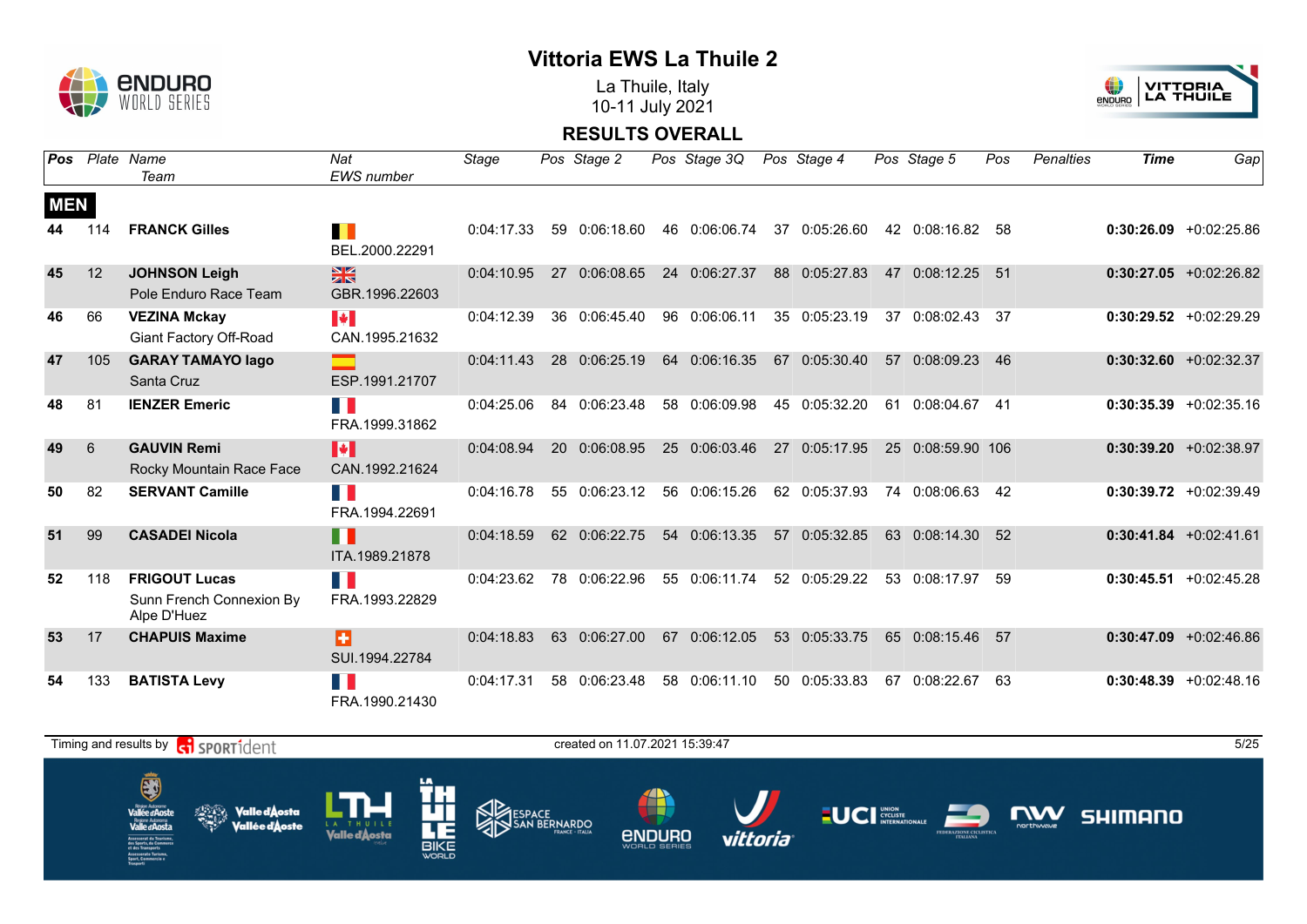

La Thuile, Italy 10-11 July 2021



| Pos        |     | Plate Name<br>Team                                                 | Nat<br>EWS number                       | Stage      |    | Pos Stage 2   |    | Pos Stage 3Q  | Pos Stage 4   |    | Pos Stage 5       | Pos | <b>Penalties</b> | <b>Time</b> | Gap                       |
|------------|-----|--------------------------------------------------------------------|-----------------------------------------|------------|----|---------------|----|---------------|---------------|----|-------------------|-----|------------------|-------------|---------------------------|
| <b>MEN</b> |     |                                                                    |                                         |            |    |               |    |               |               |    |                   |     |                  |             |                           |
| 55         | 73  | <b>MACARTHUR Glenn</b>                                             | H<br>FRA.2000.22879                     | 0:04:22.49 |    | 74 0:06:23.52 |    | 60 0:06:19.02 | 72 0:05:33.77 |    | 66 0:08:11.23     | 49  |                  |             | $0:30:50.03 + 0:02:49.80$ |
| 56         | 108 | <b>AGURTO GALLEGUILLOS</b><br><b>Felipe Ignacio</b>                | $\sim$<br>CHI.2000.22474                | 0:04:11.53 |    | 29 0:06:29.34 |    | 74 0:06:14.12 | 61 0:05:26.70 |    | 43 0:08:29.83     | 77  |                  |             | $0:30:51.52 +0:02:51.29$  |
| 57         | 123 | <b>KRASNY Carter</b>                                               | $\blacktriangleright$<br>CAN.1999.22027 | 0:04:24.82 |    | 83 0:06:28.69 |    | 70 0:06:18.55 | 70 0:05:25.15 | 41 | 0:08:14.51        | 53  |                  |             | $0:30:51.72 +0:02:51.49$  |
| 58         | 71  | <b>GAILLOT Baptiste</b>                                            | <b>TIME</b><br>FRA.1991.21771           | 0:04:27.06 |    | 92 0:06:11.95 |    | 33 0:06:30.82 | 95 0:05:27.85 |    | 48 0:08:15.19     | -56 |                  |             | $0:30:52.87$ +0:02:52.64  |
| 59         | 107 | <b>VON HEYDEN LANGELAAN</b><br><b>Carlos</b>                       | ESP.1998.32853                          | 0:04:15.50 |    | 49 0:06:32.73 |    | 79 0:06:13.78 | 58 0:05:27.93 | 49 | 0:08:24.64        | 66  |                  |             | $0:30:54.58$ +0:02:54.35  |
| 60         | 129 | Kona Factory Team<br><b>WILSON Thomas</b><br>Orange Factory Racing | ≫<br>X<br>GBR.2000.22553                | 0:04:20.65 |    | 69 0:06:28.92 | 71 | 0:06:17.66    | 68 0:05:34.08 |    | 68 0:08:15.05     | 55  |                  |             | $0:30:56.36 + 0:02:56.13$ |
| 61         | 100 | <b>RONZON Erwin</b>                                                | $\blacksquare$<br>ITA.1997.21868        | 0:04:17.52 |    | 60 0:06:24.07 |    | 62 0:06:19.22 | 73 0:05:37.70 |    | 73 0:08:22.97     | 64  |                  |             | $0:31:01.48$ +0:03:01.25  |
| 62         | 169 | <b>DAUMAS Theo</b>                                                 | E.<br>FRA.1996.21873                    | 0:04:23.60 | 77 | 0:06:30.27    |    | 77 0:06:15.77 | 65 0:05:32.90 |    | 64 0:08:24.00     | 65  |                  |             | $0:31:06.54$ +0:03:06.31  |
| 63         | 125 | <b>PFEIL Max</b>                                                   | ٠<br>GER.1998.27442                     | 0:04:23.03 |    | 75 0:06:26.59 |    | 65 0:06:21.53 | 76 0:05:31.06 |    | 58 0:08:24.92     | 68  |                  |             | $0:31:07.13 + 0:03:06.90$ |
| 64         | 124 | <b>SELF Daniel</b><br>Theory Global Enduro Team                    | ्र क्रें≼<br>NZL.1998.21834             | 0:04:13.77 |    | 41 0:06:17.78 |    | 42 0:06:10.00 | 46 0:05:37.98 |    | 75 0:08:51.23 100 |     |                  |             | $0:31:10.76$ +0:03:10.53  |

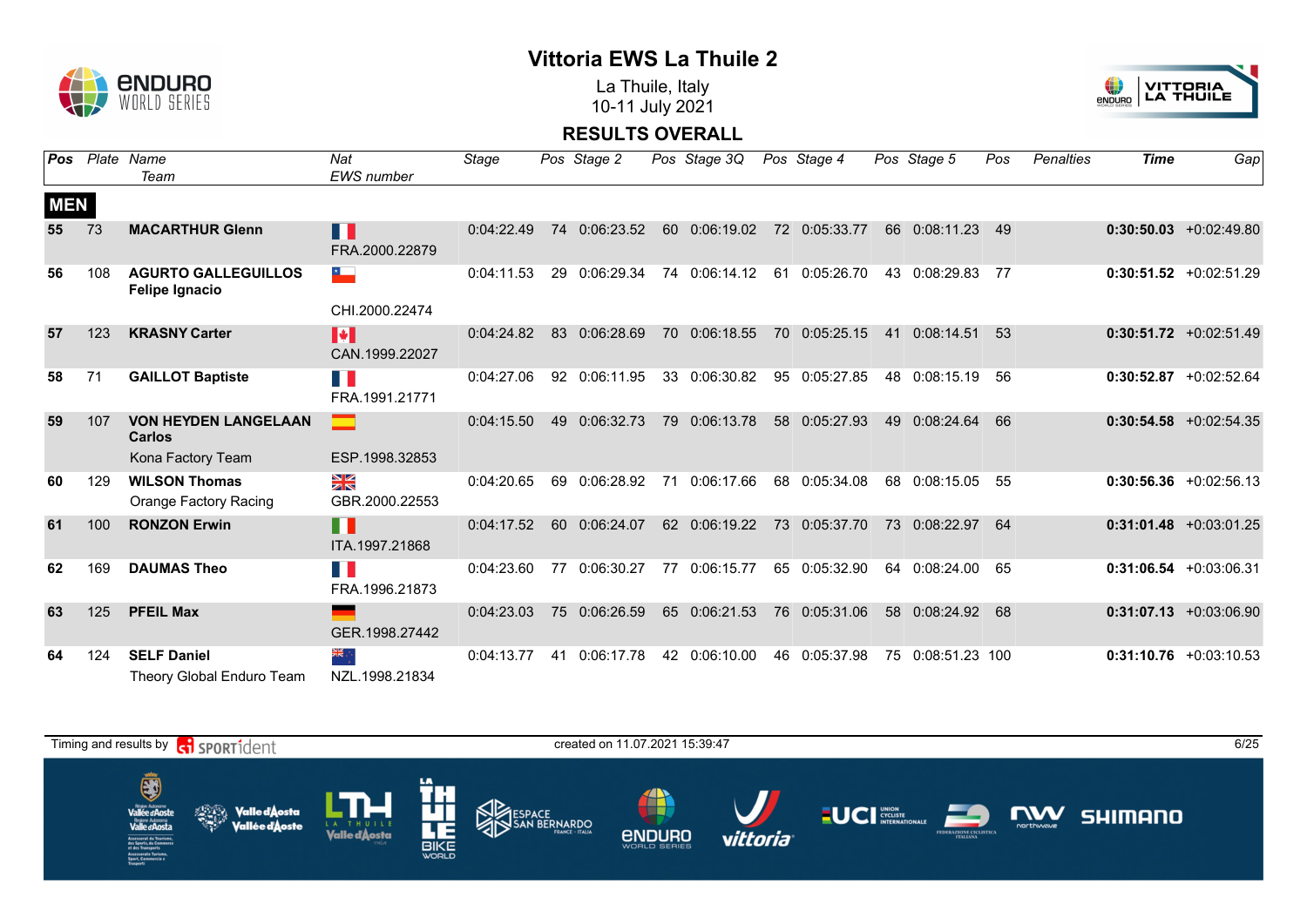

La Thuile, Italy 10-11 July 2021



|            |     | Pos Plate Name<br>Team                        | Nat<br><b>EWS</b> number         | Stage      | Pos Stage 2                  | Pos Stage 3Q Pos Stage 4 |                                 | Pos Stage 5       | Pos  | Penalties | <b>Time</b> | Gap                       |
|------------|-----|-----------------------------------------------|----------------------------------|------------|------------------------------|--------------------------|---------------------------------|-------------------|------|-----------|-------------|---------------------------|
| <b>MEN</b> |     |                                               |                                  |            |                              |                          |                                 |                   |      |           |             |                           |
| 65         | 84  | <b>TRABAC Elliot</b>                          | П                                | 0:04:19.64 | 66 0:06:29.37                | 75 0:06:18.65            | 71 0:05:36.05                   | 71 0:08:27.51 73  |      |           |             | $0:31:11.22 +0:03:10.99$  |
|            |     | <b>Scott SR Suntour Enduro</b><br>Team        | FRA.1996.21710                   |            |                              |                          |                                 |                   |      |           |             |                           |
| 66         | 96  | <b>ERLANGSEN Theo</b>                         | $\geqslant$<br>RSA.1995.33095    | 0:04:26.16 | 90 0:06:23.70                | 61 0:06:16.30            | 66 0:05:39.37                   | 78 0:08:26.60 70  |      |           |             | $0:31:12.13 + 0:03:11.90$ |
| 67         | 38  | <b>OTON Damien</b><br>Orbea FOX Enduro Team   | H<br>FRA.1987.21728              | 0:04:19.47 | 65 0:06:09.00                | 26 0:06:03.52            | 28 0:05:29.22                   | 53 0:09:13.66 116 |      |           |             | $0:31:14.87$ +0:03:14.64  |
|            |     |                                               |                                  |            |                              |                          |                                 |                   |      |           |             |                           |
| 68         | 72  | <b>CIRIEGO Maxime</b>                         | n p<br>FRA.1997.34167            | 0:04:14.94 | 45 0:06:19.62                | 48 0:06:12.97            | 55 0:05:31.53                   | 59 0:08:57.83 104 |      |           |             | $0:31:16.89$ +0:03:16.66  |
| 69         | 98  | <b>PESENTI Marcello</b>                       | $\blacksquare$<br>ITA.1994.21853 | 0:04:15.01 | 46 0:06:57.85 115 0:06:05.31 |                          | 33 0:05:23.10                   | 36 0:08:38.95 88  |      |           |             | $0:31:20.22 +0:03:19.99$  |
| 70         | 115 | <b>GARANGER Arnaud</b>                        | H.<br>FRA.1996.23036             | 0:04:16.54 | 53 0:06:23.12                |                          | 56  0:06:44.00  118  0:05:38.54 | 77 0:08:18.52 60  |      |           |             | $0:31:20.72$ +0:03:20.49  |
| 71         | 91  | <b>JONES Jono</b>                             | $\frac{N}{N}$<br>GBR.1994.37370  | 0:04:18.29 | 61 0:06:29.31                | 73 0:06:15.60            | 63 0:05:42.60                   | 81 0:08:40.35 91  |      |           |             | $0:31:26.15 + 0:03:25.92$ |
| 72         | 104 | <b>RUS Simon</b>                              | 地上<br>SVK.1999.35822             |            | 0:04:21.44 72 0:06:41.62     | 90 0:06:24.47            | 83 0:05:44.90                   | 85 0:08:18.59 61  |      |           |             | $0:31:31.02 +0:03:30.79$  |
| 73         | 150 | <b>BERNET Jonas</b>                           | H<br>SUI.1994.33390              | 0:04:23.98 | 79 0:06:35.95                | 83 0:06:22.92            | 79 0:05:34.13                   | 69 0:08:38.48 87  |      |           |             | $0:31:35.46 + 0:03:35.23$ |
| 74         | 132 | <b>FRESQUET Axel</b><br>Urge Pyrenees Gravity | T.<br>FRA.1998.23081             | 0:04:25.57 | 86 0:06:30.33                | 78 0:06:20.90            | 75 0:05:49.12                   | 96 0:08:30.15 78  |      |           |             | $0:31:36.07$ +0:03:35.84  |
| 75         | 127 | <b>LESLIE Shane</b>                           | 트<br>USA.1996.22174              | 0:04:25.48 | 85 0:06:33.23                | 80 0:06:22.49            | 77 0:05:51.53                   | 99 0:08:27.90     | - 75 |           |             | $0:31:40.63 + 0:03:40.40$ |

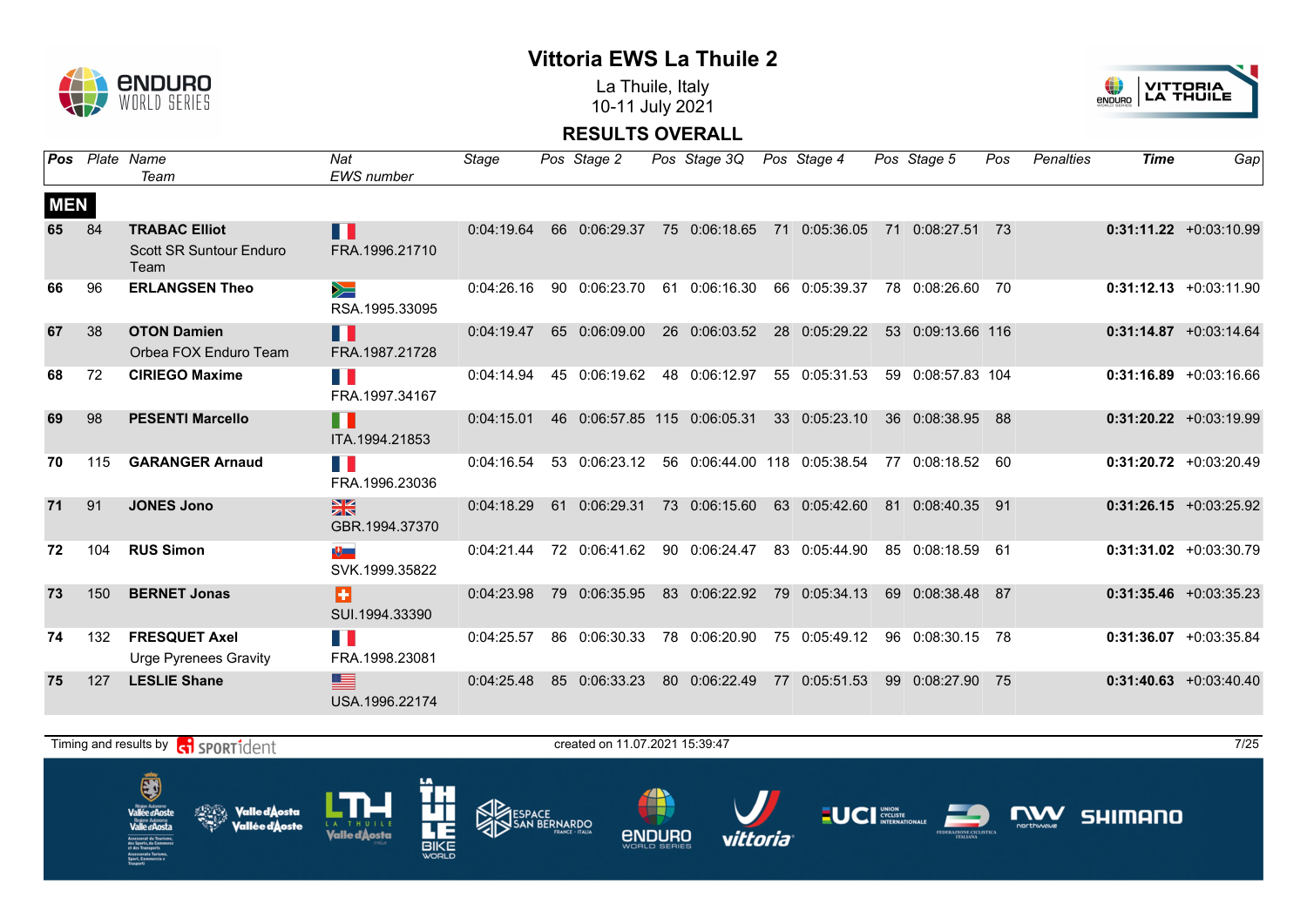

La Thuile, Italy 10-11 July 2021



| Pos        |     | Plate Name<br>Team                                   | Nat<br><b>EWS</b> number      | Stage      |    | Pos Stage 2                  | Pos Stage 3Q  |    | Pos Stage 4                                 |    | Pos Stage 5       | Pos | Penalties | Time | Gap                       |
|------------|-----|------------------------------------------------------|-------------------------------|------------|----|------------------------------|---------------|----|---------------------------------------------|----|-------------------|-----|-----------|------|---------------------------|
| <b>MEN</b> |     |                                                      |                               |            |    |                              |               |    |                                             |    |                   |     |           |      |                           |
| 76         | 109 | <b>STONIG Matthias</b>                               | AUT.1989.21580                | 0:04:23.13 |    | 76 0:06:37.18                | 84 0:06:25.42 |    | 85 0:05:47.62                               |    | 92 0:08:27.76 74  |     |           |      | $0:31:41.11 + 0:03:40.88$ |
| 77         | 149 | <b>JANSER Robin</b>                                  | ÷<br>SUI.2000.25837           |            |    | 0:04:29.40 100 0:06:35.60    | 82 0:06:15.73 |    | 64 0:05:47.55                               |    | 90 0:08:34.39     | 83  |           |      | $0:31:42.67$ +0:03:42.44  |
| 78         | 111 | <b>RICHARDSON John</b>                               | <u>sta</u><br>USA.1999.22929  | 0:04:14.37 |    | 44 0:06:18.20                |               |    | 44 0:06:45.02 119 0:06:07.41 122 0:08:18.60 |    |                   | 62  |           |      | $0:31:43.60 + 0:03:43.37$ |
| 79         | 168 | <b>DANIELS Nicolas</b>                               | H<br>BEL.1994.22811           | 0:04:24.36 |    | 80 0:06:42.31                | 91 0:06:22.91 |    | 78 0:05:47.25                               |    | 89 0:08:27.47     | 72  |           |      | $0:31:44.30 + 0:03:44.07$ |
| 80         | 159 | <b>VOTH Janik</b>                                    | ٠<br>GER.1997.25435           |            |    | 0:04:30.15 102 0:06:27.90    | 68 0:06:23.59 |    | 80 0:05:50.05                               | 97 | 0:08:35.44        | -85 |           |      | $0:31:47.13 + 0:03:46.90$ |
| 81         | 24  | <b>VIDAL Antoine</b><br><b>Commencal Enduro Team</b> | F.<br>FRA.2001.25035          | 0:04:07.61 |    | 16 0:06:05.27                |               |    | 17 0:08:20.62 132 0:05:13.90                |    | 18 0:07:59.89 31  |     |           |      | $0:31:47.29$ +0:03:47.06  |
| 82         | 145 | <b>LORENZ Mehdi</b>                                  | ÷<br>SUI.1993.27619           | 0:04:22.33 |    | 73 0:06:39.82                | 88 0:06:29.70 |    | 93 0:05:38.52                               |    | 76 0:08:40.56     | 92  |           |      | $0:31:50.93 + 0:03:50.70$ |
| 83         | 110 | <b>GRANT Kelan</b><br><b>Chain Reaction Cycles</b>   | H.<br>IRL.1993.21773          | 0:04:29.05 |    | 98 0:06:16.80                | 40 0:06:11.21 | 51 | 0:05:31.58                                  |    | 60 0:09:28.08 122 |     |           |      | $0:31:56.72$ +0:03:56.49  |
| 84         | 148 | <b>MARFURT Silvan</b>                                | ÷<br>SUI.1988.22319           | 0:04:26.47 | 91 | 0:06:37.42                   | 85 0:06:30.38 | 94 | 0:05:43.67                                  |    | 84 0:08:44.23 97  |     |           |      | $0:32:02.17$ +0:04:01.94  |
| 85         | 130 | <b>RYAN Fergus</b>                                   | $rac{N}{N}$<br>GBR.1993.22458 | 0:04:24.63 |    | 81 0:06:50.20 104 0:06:31.03 |               | 97 | 0:05:42.14                                  |    | 80 0:08:35.78     | 86  |           |      | $0:32:03.78$ +0:04:03.55  |
| 86         | 80  | <b>CURE Alexandre</b>                                | FRA.1993.21675                | 0:04:10.48 |    | 25 0:07:19.50 127            | 0:06:26.95    |    | 86 0:05:55.53 107                           |    | 0:08:11.88        | 50  |           |      | $0:32:04.34 +0:04:04.11$  |

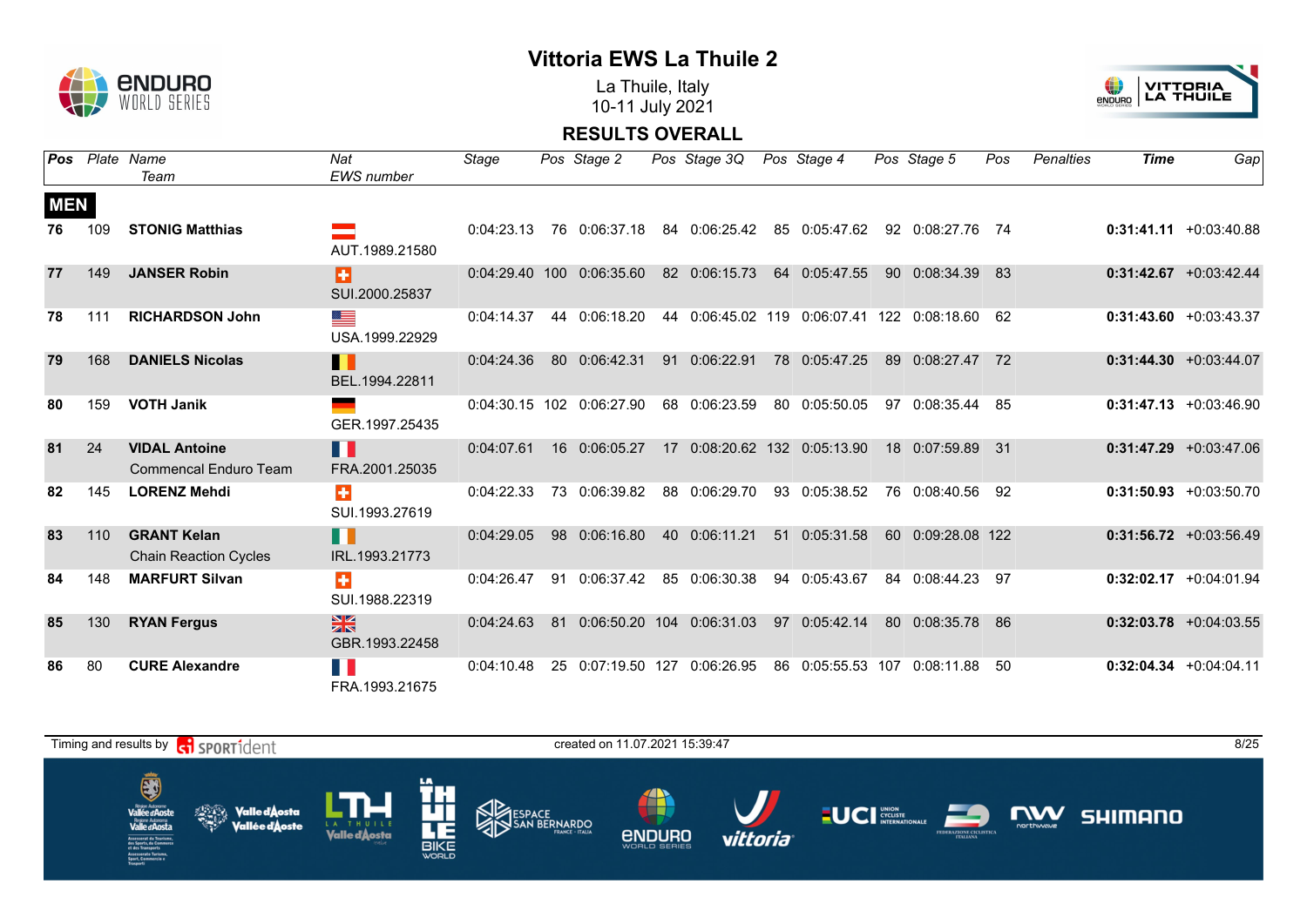

La Thuile, Italy 10-11 July 2021



**RESULTS OVERALL**

|            |     | <b>Pos</b> Plate Name<br>Team                                    | Nat<br><b>EWS</b> number                   | Stage      | Pos Stage 2                  | Pos Stage 3Q Pos Stage 4                         |                                     | Pos Stage 5       | Pos | <b>Penalties</b> | <b>Time</b> | Gap                       |
|------------|-----|------------------------------------------------------------------|--------------------------------------------|------------|------------------------------|--------------------------------------------------|-------------------------------------|-------------------|-----|------------------|-------------|---------------------------|
| <b>MEN</b> |     |                                                                  |                                            |            |                              |                                                  |                                     |                   |     |                  |             |                           |
| 87         | 138 | <b>LUPATO Alex</b>                                               | H<br>ITA.1989.22851                        |            | $0:04:29.00$ 97 $0:06:43.70$ | 95 0:06:36.35 104 0:05:52.25 102 0:08:24.68 67   |                                     |                   |     |                  |             | $0:32:05.98$ +0:04:05.75  |
| 88         | 122 | <b>SHAW Daniel</b>                                               | $\left\  \cdot \right\ $<br>CAN.1997.21882 |            | 0:04:31.76 104 0:06:47.18    | 98 0:06:28.38                                    | 90 0:05:49.08                       | 94 0:08:32.09 82  |     |                  |             | $0:32:08.49$ +0:04:08.26  |
| 89         | 158 | <b>LOEFFLER Christian</b>                                        | GER.1993.23169                             |            | 0:04:32.29 106 0:06:34.21    | 81 0:06:32.43 100 0:05:43.16                     |                                     | 82 0:08:50.75 99  |     |                  |             | $0:32:12.84$ +0:04:12.61  |
| 90         | 162 | <b>LANDMARK Ola Javold</b>                                       | ╬<br>NOR.1999.25289                        | 0:04:28.96 |                              | 96  0:06:48.90  100  0:06:40.88  109  0:05:49.08 |                                     | 94 0:08:25.87 69  |     |                  |             | $0:32:13.69$ +0:04:13.46  |
| 91         | 117 | <b>ESCUDIER Thomas</b>                                           | П<br>FRA.1991.21945                        |            |                              | 0:04:32.52 107 0:06:57.10 113 0:06:32.04         | 99 0:05:46.13                       | 86 0:08:27.43 71  |     |                  |             | $0:32:15.22 +0:04:14.99$  |
| 92         | 163 | <b>LOMBARDI Matthew</b>                                          | $\geqslant$<br>RSA.1997.25034              |            | 0:04:32.61 108 0:06:42.33    | 92 0:06:28.45                                    | 91  0:05:54.16  103  0:08:39.22  89 |                   |     |                  |             | $0:32:16.77$ +0:04:16.54  |
| 93         | 166 | <b>CARROLL Gavin</b>                                             | n<br>IRL.1993.35848                        |            |                              | 0:04:39.86 116 0:06:49.52 102 0:06:30.91         | 96 0:05:46.34                       | 87 0:08:30.60 79  |     |                  |             | $0:32:17.23 + 0:04:17.00$ |
| 94         | -15 | <b>NEER Shawn</b><br>Yeti / Fox Factory Team                     | ▀<br>USA.1991.21712                        | 0:04:06.30 | 14  0:06:07.58               | 21 0:06:58.53 126 0:05:34.89                     |                                     | 70 0:09:36.73 123 |     |                  |             | $0:32:24.03$ +0:04:23.80  |
| 95         | 121 | <b>SWANBECK Daniel</b>                                           | ł۳<br>SWE.1990.32435                       |            |                              | 0:04:29.50 101 0:07:15.32 124 0:06:23.66         | 81 0:05:47.57                       | 91 0:08:29.09     | 76  |                  |             | $0:32:25.14$ +0:04:24.91  |
| 96         | 174 | <b>GIACOBINI Stefano</b><br>Mad Wheels - Enduro Team             | T N<br>ITA.2000.22864                      |            | 0:04:33.02 110 0:06:43.15    | 94  0:06:40.94  110  0:05:48.59                  |                                     | 93 0:08:42.19 94  |     |                  |             | $0:32:27.89$ +0:04:27.66  |
| 97         | 119 | <b>ARNAUD Quentin</b><br>Sunn French Connexion By<br>Alpe D'Huez | Ш<br>FRA.1994.22628                        | 0:04:28.07 | 94 0:06:41.05                | 89 0:06:29.65                                    | 92 0:05:51.37                       | 98 0:08:58.52 105 |     |                  |             | $0:32:28.66$ +0:04:28.43  |

 $T$ iming and results by  $\left[\frac{1}{\sqrt{1}}\right]$  SPORT $\frac{1}{2}$ CPIC created on 11.07.2021 15:39:47

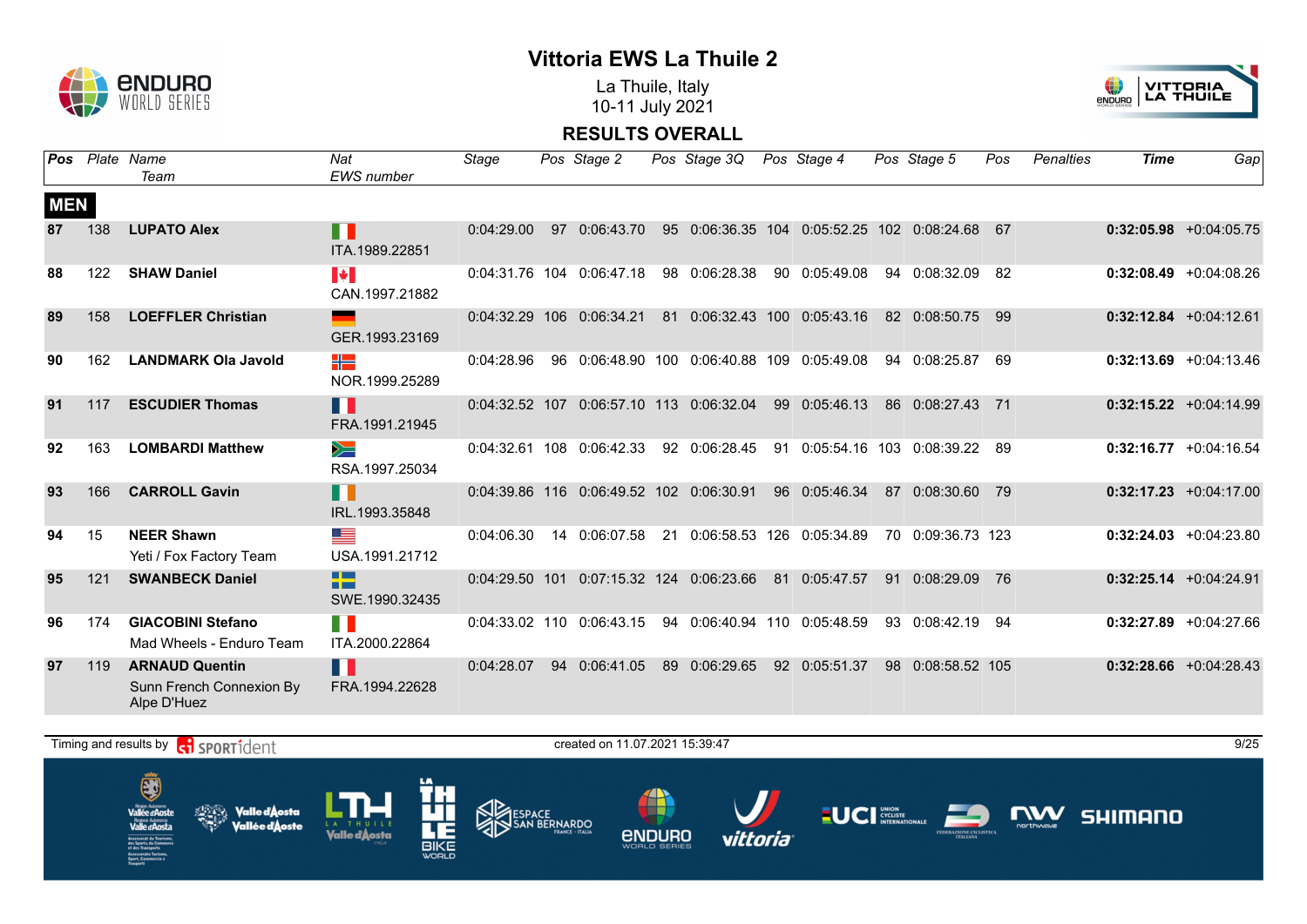

La Thuile, Italy 10-11 July 2021



| Pos        | Plate | Name                                                  | Nat                             | Stage          |     | Pos Stage 2       |                 | Pos Stage 3Q                                                           |    | Pos Stage 4                   |    | Pos Stage 5       | Pos | <b>Penalties</b> | <b>Time</b> | Gap                       |
|------------|-------|-------------------------------------------------------|---------------------------------|----------------|-----|-------------------|-----------------|------------------------------------------------------------------------|----|-------------------------------|----|-------------------|-----|------------------|-------------|---------------------------|
|            |       | Team                                                  | <b>EWS</b> number               |                |     |                   |                 |                                                                        |    |                               |    |                   |     |                  |             |                           |
| <b>MEN</b> |       |                                                       |                                 |                |     |                   |                 |                                                                        |    |                               |    |                   |     |                  |             |                           |
| 98         | 136   | <b>GIACOBINI Francesco</b>                            | T N                             |                |     |                   |                 | 0:04:37.23 114 0:06:51.87 105 0:06:35.08 102 0:05:54.42 104            |    |                               |    | 0:08:31.15        | -81 |                  |             | $0:32:29.75$ +0:04:29.52  |
|            |       | Mad Wheels - Enduro Team                              | ITA.1998.22865                  |                |     |                   |                 |                                                                        |    |                               |    |                   |     |                  |             |                           |
| 99         | 89    | <b>CONNELL Joseph</b>                                 | $\frac{N}{N}$                   | 0:04:24.79     |     | 82 0:06:20.73     | 50 <sup>°</sup> | 0:06:13.25                                                             | 56 | 0:05:29.65                    |    | 55 0:10:07.00 128 |     |                  |             | $0:32:35.42 +0:04:35.19$  |
|            |       | <b>Orange Factory Racing</b>                          | GBR.1994.21745                  |                |     |                   |                 |                                                                        |    |                               |    |                   |     |                  |             |                           |
| 100        | 128   | <b>WOLFE Daniel</b>                                   | H.<br>IRL.1988.22250            | 0:04:32.99     | 109 | 0:06:52.75 107    |                 | 0:06:32.88 101                                                         |    | 0:05:59.69 111                |    | 0:08:39.31        | 90  |                  |             | $0:32:37.62 + 0:04:37.39$ |
| 101        | 188   | <b>ROSSI Saben</b>                                    | ▇<br>USA.1985.23371             | 0:04:29.37     | 99  | 0:06:49.50 101    |                 |                                                                        |    | 0:06:35.55 103 0:05:59.05 109 |    | 0:08:54.23 102    |     |                  |             | $0:32:47.70 + 0:04:47.47$ |
| 102        | 160   | <b>VOTH Laurin</b>                                    | GER.2000.25451                  | 0:04:25.86     | 87  | 0:06:46.03        | 97              | 0:06:31.55                                                             |    | 98 0:05:46.74                 | 88 | 0:09:21.47 120    |     |                  |             | $0:32:51.65 + 0:04:51.42$ |
| 103        | 187   | <b>MCANDREW Alex</b>                                  | <u>se</u><br>USA.1990.22928     | 0:04:27.46     |     | 93 0:06:50.18 103 |                 |                                                                        |    | 0:06:43.87 116 0:06:00.85 113 |    | 0:08:55.91 103    |     |                  |             | $0:32:58.27$ +0:04:58.04  |
| 104        | 175   | <b>MARCHESE Francesco</b><br>Mad Wheels - Enduro Team | n K<br>ITA.2000.32885           |                |     |                   |                 | 0:04:39.88 117 0:06:56.58 112 0:06:39.73 108 0:06:02.32 115 0:08:40.96 |    |                               |    |                   | 93  |                  |             | $0:32:59.47$ +0:04:59.24  |
| 105        | 131   | <b>WILLIAMS Robert</b>                                | $\frac{N}{N}$<br>GBR.1990.22515 | 0:04:26.13     | 89  | 0:06:42.42        | 93              | 0:06:25.35                                                             | 84 | 0:06:42.92 128                |    | 0:08:43.98        | 96  |                  |             | $0:33:00.80 + 0:05:00.57$ |
| 106        | 161   | <b>BEAN Nicolas</b><br>Theory Global Enduro Team      | <u>est</u><br>USA.1999.22730    | 0:04:42.55 121 |     |                   |                 | 0:06:51.88 106 0:06:38.43 106 0:05:54.98 106                           |    |                               |    | 0:08:59.97 107    |     |                  | 0:33:07.81  | +0:05:07.58               |
| 107        | 156   | <b>SZYMCZUK Lukasz</b>                                | POL.1995.23313                  | 0:05:02.71     |     | 134 0:06:29.45    |                 | 76 0:06:23.94                                                          | 82 | 0:05:43.24                    | 83 | 0:08:30.63        |     | 80 0:01:00.00    |             | $0:33:09.97 +0:05:09.74$  |
| 108        | 146   | <b>OPPLIGER Timothee</b>                              | ÷<br>SUI.1992.21701             |                |     |                   |                 | 0:04:43.73 122 0:06:53.00 108 0:06:37.60 105 0:05:54.85 105            |    |                               |    | 0:09:01.18 108    |     |                  |             | $0:33:10.36$ +0:05:10.13  |

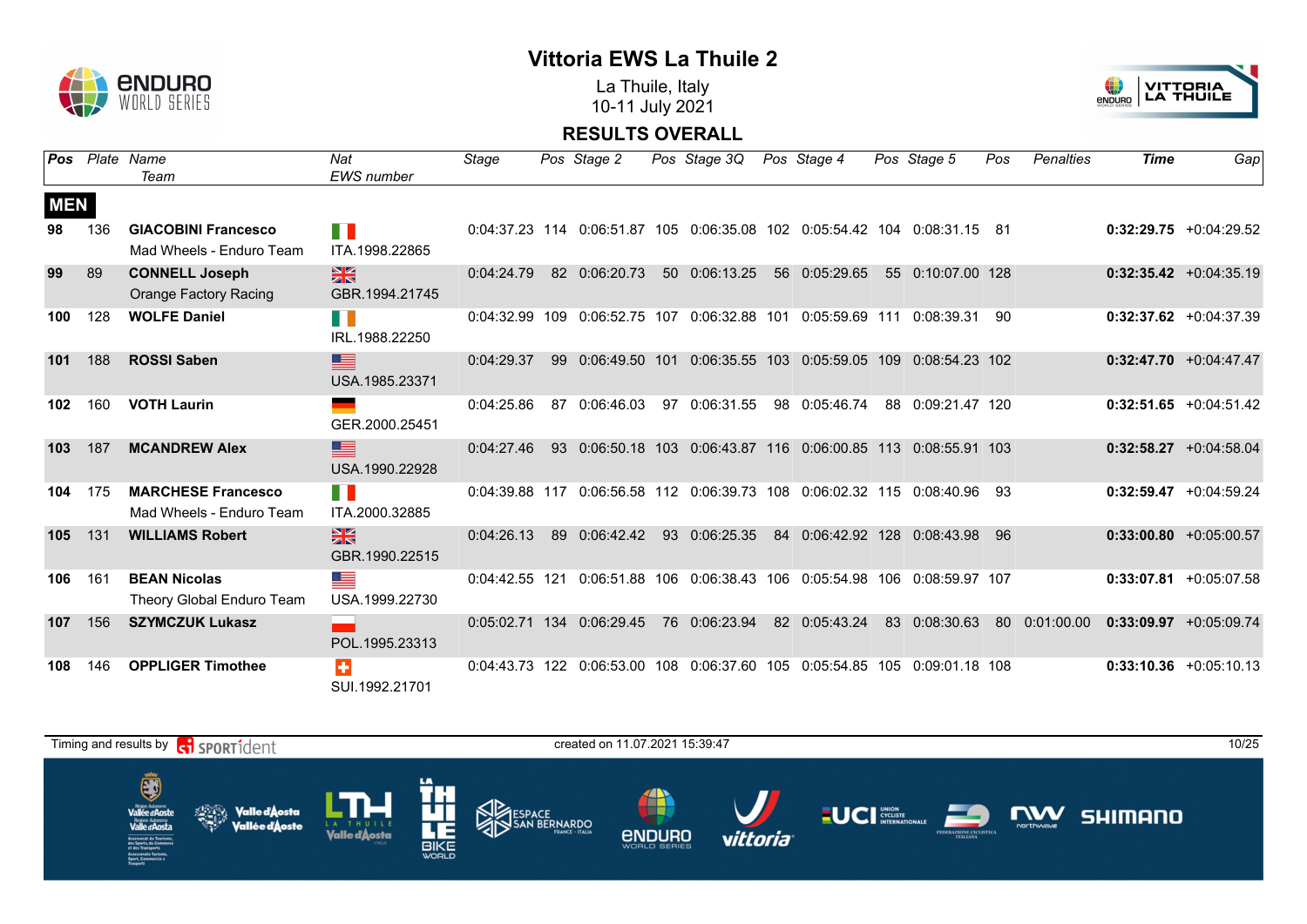

La Thuile, Italy 10-11 July 2021



|            |     | <b>Pos</b> Plate Name<br>Team                      | Nat<br><b>EWS</b> number | Stage      | Pos Stage 2                   | Pos Stage 3Q                                                               |    | Pos Stage 4                   | Pos Stage 5                   | Pos | Penalties                 | <b>Time</b> | Gap                       |
|------------|-----|----------------------------------------------------|--------------------------|------------|-------------------------------|----------------------------------------------------------------------------|----|-------------------------------|-------------------------------|-----|---------------------------|-------------|---------------------------|
|            |     |                                                    |                          |            |                               |                                                                            |    |                               |                               |     |                           |             |                           |
| <b>MEN</b> |     |                                                    |                          |            |                               |                                                                            |    |                               |                               |     |                           |             |                           |
| 109        | 152 | <b>DERKUM Christian</b>                            | GER.1991.23043           |            |                               | 0:04:40.48 118 0:07:03.82 120 0:06:42.37 112 0:06:00.40 112 0:08:51.70 101 |    |                               |                               |     |                           |             | $0:33:18.77$ +0:05:18.54  |
| 110        | 151 | <b>SCHWENK Robert</b>                              | GER.1994.23041           |            |                               | 0:04:50.44 128 0:06:57.90 116 0:06:43.13 113 0:06:03.80 116 0:08:48.49     |    |                               |                               | -98 |                           |             | $0:33:23.76$ +0:05:23.53  |
| 111        | 171 | <b>DIEU Antonio</b>                                | H.<br>FRA.1989.26701     |            | 0:04:37.53 115 0:06:56.13 111 |                                                                            |    | 0:06:41.90 111 0:06:06.80 121 | 0:09:05.60 113                |     |                           |             | $0:33:27.96$ +0:05:27.73  |
| 112        | 147 | <b>MUELLER Igor</b><br><b>WeRide Racing Team</b>   | $\div$<br>SUI.1996.22665 |            |                               | 0:04:31.92 105 0:08:17.00 132 0:06:27.08                                   | 87 | 0:05:37.40                    | 72 0:08:34.68                 | -84 |                           |             | $0:33:28.08$ +0:05:27.85  |
| 113        | 180 | <b>KUECHLER Robin</b>                              | Ð<br>SUI.2000.23149      |            | 0:04:46.23 125 0:06:48.40     | 99  0:06:43.95  117  0:06:05.34  118  0:09:07.98  115                      |    |                               |                               |     |                           |             | $0:33:31.90 + 0:05:31.67$ |
| 114        | 176 | <b>RENZ Daniel</b>                                 | GER.1996.26028           |            |                               | 0:04:51.53 130 0:06:55.87 110 0:06:43.41 114 0:05:58.40 108 0:09:04.93 111 |    |                               |                               |     |                           |             | $0:33:34.14 + 0:05:33.91$ |
| 115        | 165 | <b>VELASCO Niko</b>                                | $\geq$<br>RSA.1999.37597 | 0:04:20.79 | 70 0:06:38.10                 | 86 0:06:28.27                                                              | 89 | 0:06:05.23 117                |                               |     | 0:09:06.63 114 0:01:00.00 |             | $0:33:39.02 +0:05:38.79$  |
| 116        | 182 | <b>BAILLIF Florent</b>                             | ÷<br>SUI.1998.32580      |            |                               | 0:05:09.86 136 0:06:54.26 109 0:06:43.72 115 0:05:52.18 101 0:09:03.53 109 |    |                               |                               |     |                           |             | $0:33:43.55 + 0:05:43.32$ |
| 117        | 184 | <b>KAHN David</b>                                  | ▆<br>USA.2000.23224      |            |                               | 0:04:30.31 103 0:07:18.82 126 0:06:49.10 120 0:06:08.92 123 0:09:04.83 110 |    |                               |                               |     |                           |             | $0:33:51.98$ +0:05:51.75  |
| 118        | 170 | <b>SEYDOUX Liam</b>                                | ÷<br>SUI.2000.23170      |            |                               | 0:04:40.65 119 0:07:12.93 123 0:06:57.47 125 0:05:59.55 110 0:09:16.45 117 |    |                               |                               |     |                           |             | $0:34:07.05 +0:06:06.82$  |
| 119        | 183 | <b>ALLEMANN Remy</b><br><b>Team Dorrong Enduro</b> | H<br>SUI.1990.21671      |            |                               | 0:04:41.07 120 0:06:57.66 114 0:06:49.15 121                               |    |                               | 0:06:12.43 125 0:09:47.13 124 |     |                           |             | $0:34:27.44$ +0:06:27.21  |

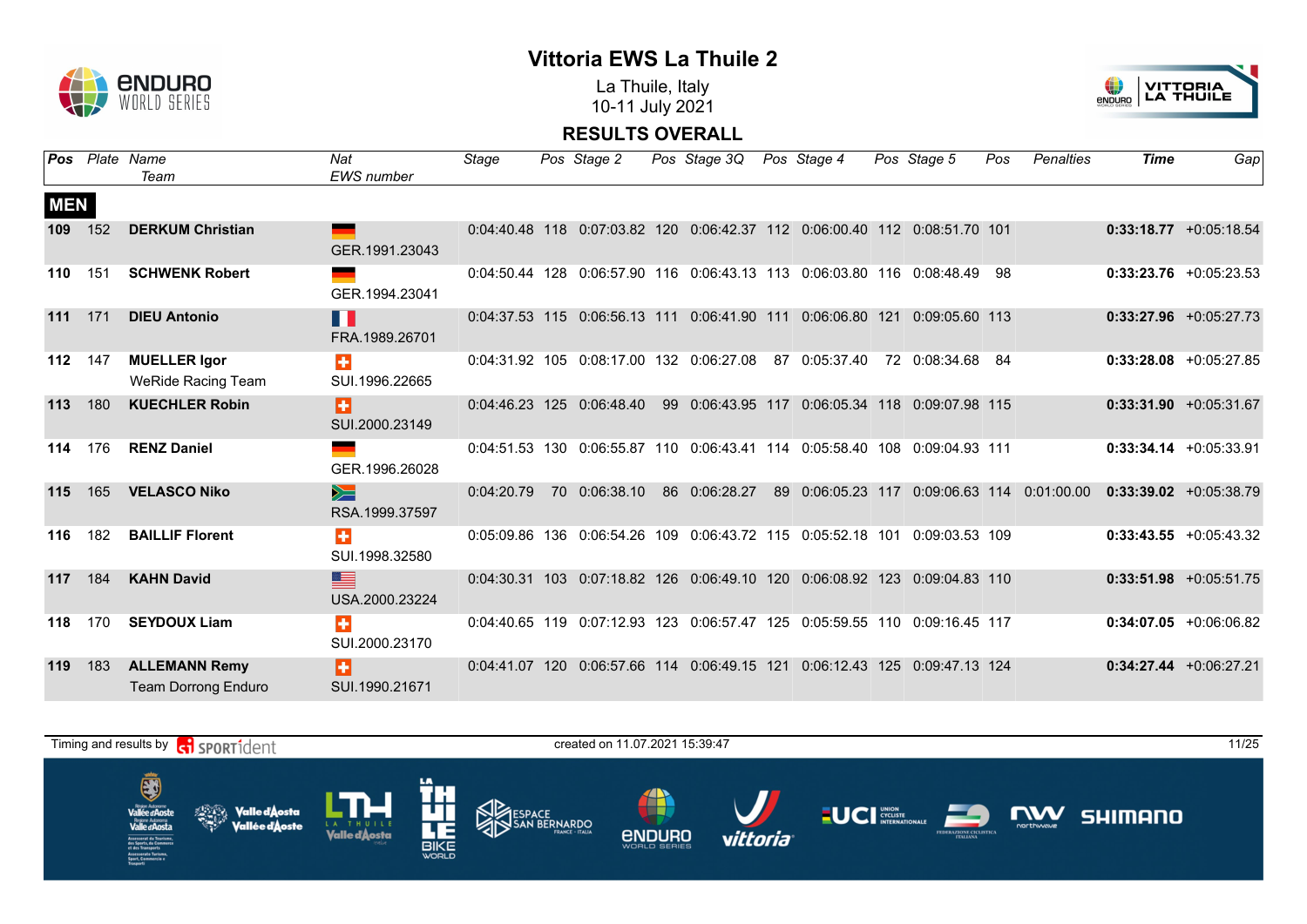

La Thuile, Italy 10-11 July 2021



|                |                | <b>Pos</b> Plate Name                              | Nat                            | Stage      | Pos Stage 2                                                                | Pos Stage 3Q Pos Stage 4 |                  | Pos Stage 5   | Pos | Penalties     | <b>Time</b> | Gap                       |
|----------------|----------------|----------------------------------------------------|--------------------------------|------------|----------------------------------------------------------------------------|--------------------------|------------------|---------------|-----|---------------|-------------|---------------------------|
|                |                | Team                                               | <b>EWS</b> number              |            |                                                                            |                          |                  |               |     |               |             |                           |
| <b>MEN</b>     |                |                                                    |                                |            |                                                                            |                          |                  |               |     |               |             |                           |
| 120            | 189            | <b>LETH Frederik</b>                               | 42<br>DEN.1995.22993           |            | 0:04:44.18 123 0:07:29.65 130 0:07:04.00 129 0:06:10.07 124 0:09:04.99 112 |                          |                  |               |     |               |             | $0:34:32.89$ +0:06:32.66  |
| 121            | 172            | <b>GUERIN Cedric</b>                               | H<br>FRA.1992.23190            |            | 0:05:01.22 132 0:07:16.83 125 0:06:51.69 123 0:06:06.45 119 0:09:19.23 119 |                          |                  |               |     |               |             | $0:34:35.42 + 0:06:35.19$ |
| 122            | 167            | <b>DEMUYLDER Jonas</b>                             | H.<br>BEL.1997.25196           |            | 0:04:52.62 131 0:06:58.27 117 0:06:50.53 122 0:06:06.75 120 0:09:49.18 125 |                          |                  |               |     |               |             | $0:34:37.35 + 0:06:37.12$ |
| 123            | 173            | <b>BERTUSSI Florian</b>                            | H<br>FRA.1995.26303            |            | 0:04:45.77 124 0:07:10.84 122 0:07:01.73 127 0:06:28.90 127 0:09:16.56 118 |                          |                  |               |     |               |             | $0:34:43.80 + 0:06:43.57$ |
| 124            | 140            | <b>LUPATO Denny</b>                                | TI N<br>ITA.1992.22852         |            | 0:06:15.81 138 0:07:07.70 121 0:06:39.50 107 0:06:00.85 113 0:08:42.39 95  |                          |                  |               |     |               |             | $0:34:46.25 + 0:06:46.02$ |
| 125            | 181            | <b>SCHELBERT Aron</b>                              | в<br>SUI.2000.24501            |            | 0:05:01.50 133 0:07:01.97 119 0:07:02.02 128 0:06:17.03 126 0:09:27.15 121 |                          |                  |               |     |               |             | $0:34:49.67$ +0:06:49.44  |
| 126 25         |                | <b>RUDEAU Alex</b><br><b>Commencal Enduro Team</b> | <b>TIME</b><br>FRA.1996.25071  | 0:04:04.65 | 9 0:07:26.95 128 0:05:54.35                                                |                          | 10 0:05:11.39    | 12 0:07:48.89 |     | 15 0:05:00.00 |             | $0:35:26.23 +0:07:26.00$  |
| 127            | 185            | <b>PALMER-LEGER Drew</b>                           | ▆▆<br>USA.1999.21340           |            | 0:05:08.65 135 0:07:29.37 129 0:07:08.17 130 0:06:45.03 129 0:09:57.85 126 |                          |                  |               |     |               |             | $0:36:29.07$ +0:08:28.84  |
| 128            | 191            | <b>MUNTEANU Ion</b>                                | H.<br>ROU.1998.25105           |            | 0:05:26.48 137 0:07:31.65 131 0:07:20.48 131 0:06:46.27 130 0:10:06.54 127 |                          |                  |               |     |               |             | $0:37:11.42 +0:09:11.19$  |
|                | <b>DNF</b> 116 | <b>MOROTTI Hugo</b>                                | H.<br>FRA.2000.24522           | 0:04:12.61 | 38 0:06:28.63                                                              | 69 0:06:14.07            | 59 0:05:32.54 62 |               |     |               |             |                           |
| <b>DNF</b> 154 |                | <b>KNAPEC Martin</b>                               | $\mathbb{R}$<br>SVK.1994.26017 | 0:04:20.32 | 67 0:06:29.00                                                              | 72 0:06:19.85            | 74 0:05:41.98 79 |               |     | 0:01:00.00    |             |                           |

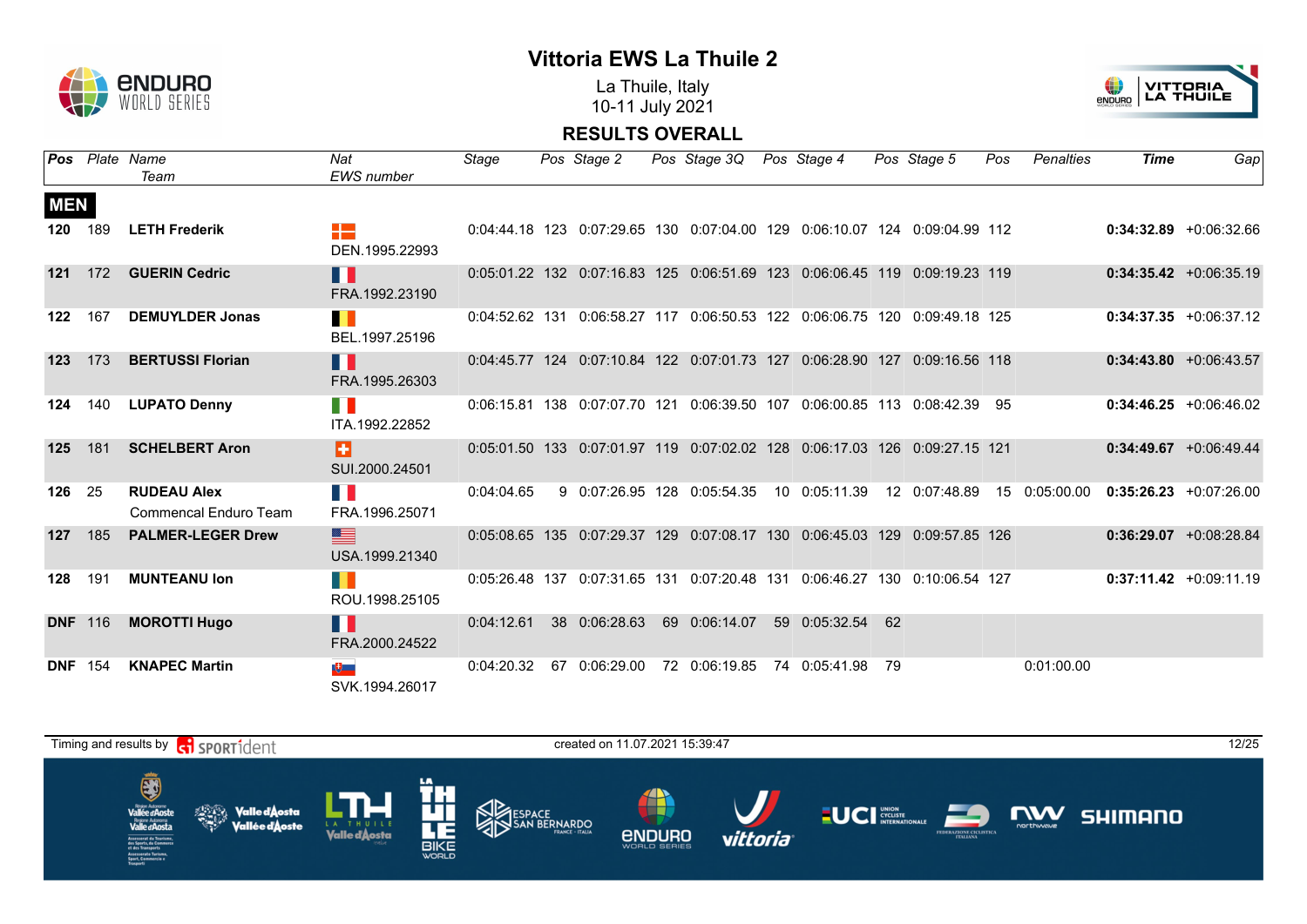

La Thuile, Italy 10-11 July 2021



|               |                | <b>Pos</b> Plate Name                              | Nat                                | Stage          | Pos Stage 2                   | Pos Stage 3Q Pos Stage 4                         |            | Pos Stage 5 | Pos | Penalties | <b>Time</b> | Gap |
|---------------|----------------|----------------------------------------------------|------------------------------------|----------------|-------------------------------|--------------------------------------------------|------------|-------------|-----|-----------|-------------|-----|
|               |                | Team                                               | <b>EWS</b> number                  |                |                               |                                                  |            |             |     |           |             |     |
| <b>MEN</b>    |                |                                                    |                                    |                |                               |                                                  |            |             |     |           |             |     |
|               | <b>DNF</b> 120 | <b>SOUSSIGNE Julien</b>                            | Ш<br>BEL.1992.22812                |                |                               | 0:04:36.00 113 0:06:38.73 87 0:06:17.82 69       |            |             |     |           |             |     |
|               |                | DNF 113 HEBERT Ambroise                            | HT.<br>FRA.1993.21934              |                |                               | 0:04:19.30  64  0:08:30.32  133  0:06:52.05  124 |            |             |     |           |             |     |
| <b>DNF</b> 16 |                | <b>WILDHABER Gustav</b><br><b>Cube Action Team</b> | Ð.<br>SUI.1988.21848               |                | 0:04:33.71 112 0:07:00.61 118 |                                                  |            |             |     |           |             |     |
|               |                | DNF 103 CHARVAT Matej                              | <b>Septiment</b><br>CZE.1985.30440 | 0:04:16.01 51  |                               |                                                  |            |             |     |           |             |     |
| <b>DNF 86</b> |                | <b>DE VOCHT Bart</b>                               | Ш<br>BEL.1992.23075                | 0:04:25.91 88  |                               |                                                  |            |             |     |           |             |     |
| <b>DNF</b> 14 |                | <b>LUCAS Cole</b><br>Ibis Enduro Team              | ्र अस्<br>NZL.1998.23013           | 0:04:33.07 111 |                               |                                                  |            |             |     |           |             |     |
|               |                | DNF 179 CLAUDI Julian                              | GER.1999.33500                     | 0:04:50.18 127 |                               |                                                  |            |             |     |           |             |     |
|               | <b>DNF</b> 186 | <b>BROWN Robert</b>                                | <u>est</u><br>USA.1991.25987       | 0:04:50.59 129 |                               |                                                  |            |             |     |           |             |     |
| <b>DSQ</b> 70 |                | <b>BAUD Eliott</b>                                 | Ш<br>FRA.1998.22053                | 0:04:12.92     | 0:06:11.88                    | 0:06:22.61                                       | 0:05:36.30 | 0:08:06.12  |     |           |             |     |
|               | <b>DNS</b> 144 | <b>DODINO Giacomo</b>                              | H<br>ITA.1994.22466                |                |                               |                                                  |            |             |     |           |             |     |
|               |                | DNS 135 COLANGE Vincent                            | F.<br>FRA.1990.21932               |                |                               |                                                  |            |             |     |           |             |     |

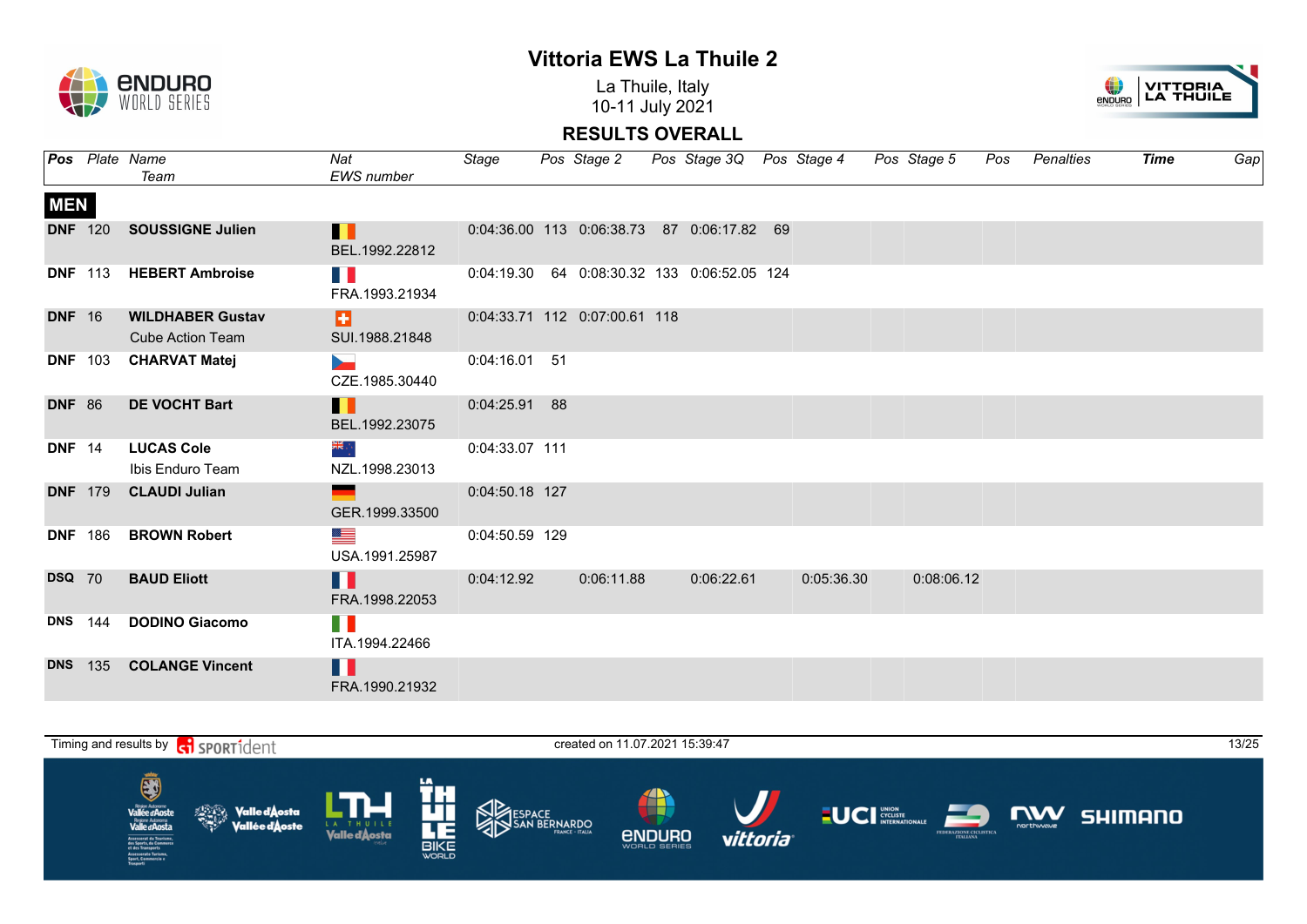La Thuile, Italy 10-11 July 2021



|               |                | <b>Pos</b> Plate Name<br>Team                  | Nat<br><b>EWS</b> number         | Stage | Pos Stage 2 | Pos Stage 3Q Pos Stage 4 | Pos Stage 5 | Pos Penalties | Time | Gap |
|---------------|----------------|------------------------------------------------|----------------------------------|-------|-------------|--------------------------|-------------|---------------|------|-----|
| <b>MEN</b>    |                |                                                |                                  |       |             |                          |             |               |      |     |
| <b>DNS</b> 26 |                | <b>MENJOU Irenee</b>                           | T 6<br>FRA.1995.22122            |       |             |                          |             |               |      |     |
|               | <b>DNS</b> 137 | <b>BERTA Matteo</b>                            | H<br>ITA.1995.21891              |       |             |                          |             |               |      |     |
| <b>DNS</b> 76 |                | <b>DRACH Torben</b>                            | GER.1998.22419                   |       |             |                          |             |               |      |     |
| <b>DNS</b> 83 |                | <b>BENOIT Clement</b>                          | H<br>FRA.1991.21770              |       |             |                          |             |               |      |     |
| <b>DNS</b> 20 |                | <b>LAPEYRIE Thomas</b>                         | T B<br>FRA.1990.21601            |       |             |                          |             |               |      |     |
|               |                | DNS 112 PETER Stefan                           | o<br>SUI.1992.23004              |       |             |                          |             |               |      |     |
| <b>DNS</b> 23 |                | <b>MURRAY Charles</b><br>Specialized Racing    | ∻, pag<br>NZL.1996.22752         |       |             |                          |             |               |      |     |
| <b>DNS</b> 37 |                | <b>MAES Martin</b><br><b>GT Factory Racing</b> | Ш<br>BEL.1997.21636              |       |             |                          |             |               |      |     |
| <b>DNS</b> 85 |                | <b>MYSIK Milan</b>                             | <b>Service</b><br>CZE.1993.22051 |       |             |                          |             |               |      |     |
|               | <b>DNS</b> 178 | <b>HANEL Matthias</b>                          | $\sim$<br>GER.1996.23046         |       |             |                          |             |               |      |     |
|               | <b>DNS</b> 142 | <b>GROTTI Nicola</b><br>Fastlight-Abetone      | H 11<br>ITA.2000.21925           |       |             |                          |             |               |      |     |



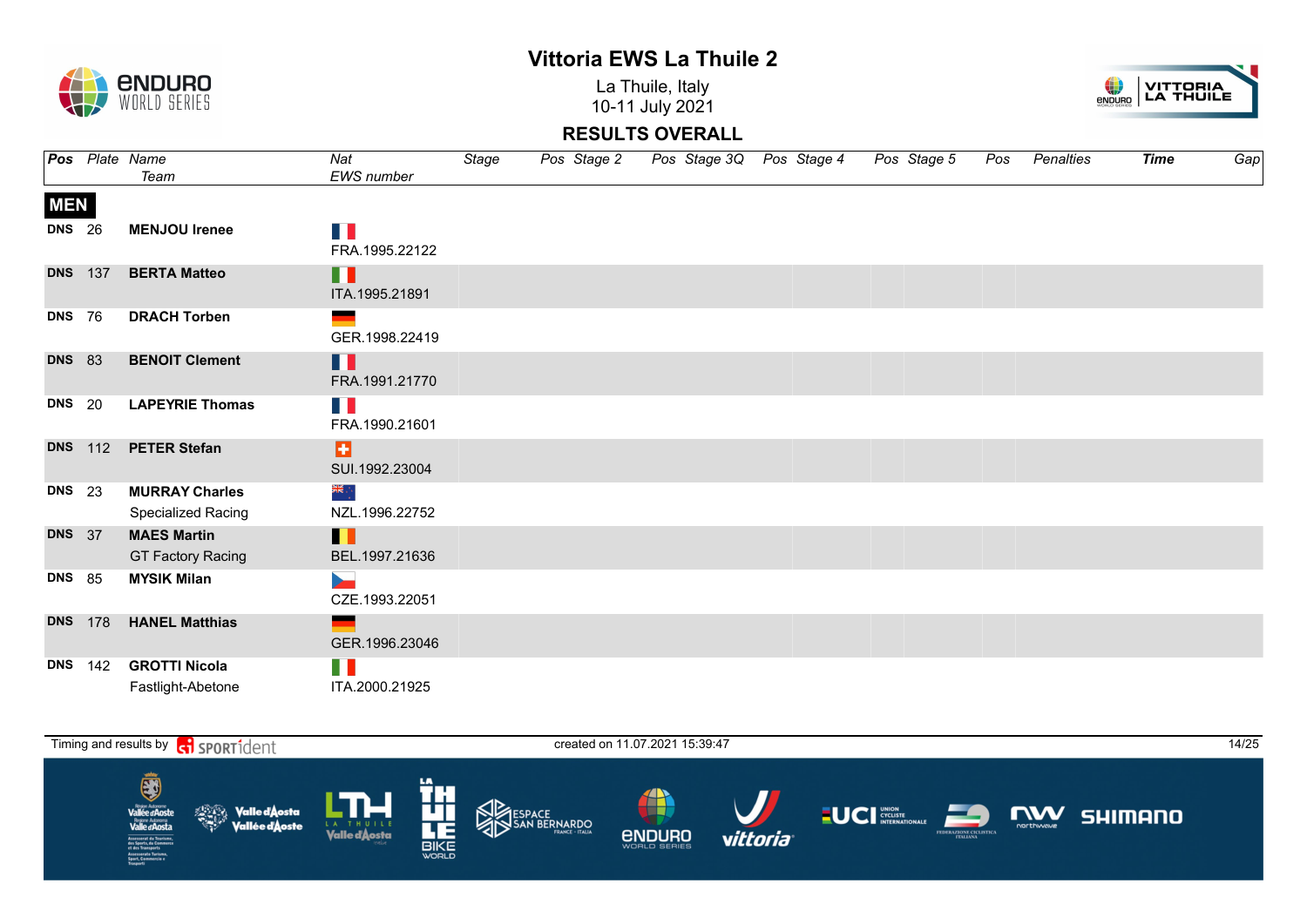La Thuile, Italy 10-11 July 2021



| Pos            |     | Plate Name<br>Team                                                   | Nat<br><b>EWS</b> number        | Stage      |    | Pos Stage 2   | Pos Stage 3Q  |              | Pos Stage 4   | Pos Stage 5   | Pos            | Penalties | Time       | Gap                       |
|----------------|-----|----------------------------------------------------------------------|---------------------------------|------------|----|---------------|---------------|--------------|---------------|---------------|----------------|-----------|------------|---------------------------|
| <b>MEN</b>     |     |                                                                      |                                 |            |    |               |               |              |               |               |                |           |            |                           |
| <b>DNS</b> 35  |     | <b>LARBEYOU Guillaume</b><br>Sunn French Connexion By<br>Alpe D'Huez | П<br>FRA.1994.25575             |            |    |               |               |              |               |               |                |           |            |                           |
|                |     | <b>MEN   Master 35+</b>                                              |                                 |            |    |               |               |              |               |               |                |           |            |                           |
|                | 248 | <b>AMOUR Karim</b>                                                   | Ш<br>FRA.1975.21696             | 0:04:33.29 |    | 2 0:06:38.38  | 1 0:06:41.05  |              | 2 0:05:48.04  | 1 0:08:46.33  | 2              |           | 0:32:27.09 |                           |
| $\mathbf{2}$   | 261 | <b>VESENBECKH Adrian</b>                                             | GER.1979.33219                  | 0:04:28.34 |    | 1 0:06:49.69  | 2 0:06:37.77  | $\mathbf{1}$ | 0:05:58.04    | 4 0:08:42.20  | $\mathbf{1}$   |           |            | $0:32:36.04$ +0:00:08.95  |
| $\mathbf{3}$   | 263 | <b>WEIDEMANN Mads</b>                                                | æ<br>DEN.1982.33629             | 0:04:37.24 |    | 3 0:07:00.90  | 4 0:06:52.00  |              | 4 0:05:57.00  | 3 0:10:01.67  | 10             |           |            | $0:34:28.81 + 0:02:01.72$ |
|                | 250 | <b>BRODERICK Michael</b>                                             | <u> and</u><br>USA.1973.22376   | 0:04:47.99 |    | 4 0:07:09.47  | 5 0:06:57.60  |              | 6 0:06:21.30  | 6 0:09:15.90  | 3              |           |            | $0:34:32.26$ +0:02:05.17  |
| 5              | 252 | <b>PAGE Nigel</b><br><b>Chain Reaction Cycles</b>                    | $\frac{N}{N}$<br>GBR.1972.23282 | 0:04:49.05 |    | 5 0:07:20.07  | 8 0:06:53.66  |              | 5 0:06:27.83  | 8 0:09:31.05  | $\overline{4}$ |           |            | $0:35:01.66$ +0:02:34.57  |
| 6              | 253 | <b>SCOTT Darren</b>                                                  | ≫<br>X<br>GBR.1971.22334        | 0:05:01.58 |    | 10 0:07:17.14 | 7 0:07:03.97  |              | 7 0:06:09.34  | 5 0:09:42.79  | 7              |           |            | $0:35:14.82 + 0:02:47.73$ |
| $\overline{7}$ | 264 | <b>KULHAVY Radek</b>                                                 | D.,<br>CZE.1984.25807           | 0:04:53.09 |    | 7 0:07:12.02  | 6 0:07:22.20  |              | 12 0:06:21.94 | 7 0:09:41.81  | 6              |           |            | $0:35:31.06$ +0:03:03.97  |
| 8              | 266 | <b>MAGNEA Clement</b>                                                | E.<br>FRA.1985.21414            | 0:04:49.14 |    | 6 0:07:28.77  | 11 0:07:12.70 |              | 9 0:06:44.54  | 11 0:09:37.81 | 5              |           |            | $0:35:52.96$ +0:03:25.87  |
| 9              | 265 | <b>NEGRO Claudio</b>                                                 | B<br>SUI.1985.22754             | 0:05:04.61 | 11 | 0:07:23.83    | 9 0:07:11.99  |              | 8 0:06:36.00  | 9 0:09:45.90  | 8              |           |            | $0:36:02.33 + 0:03:35.24$ |



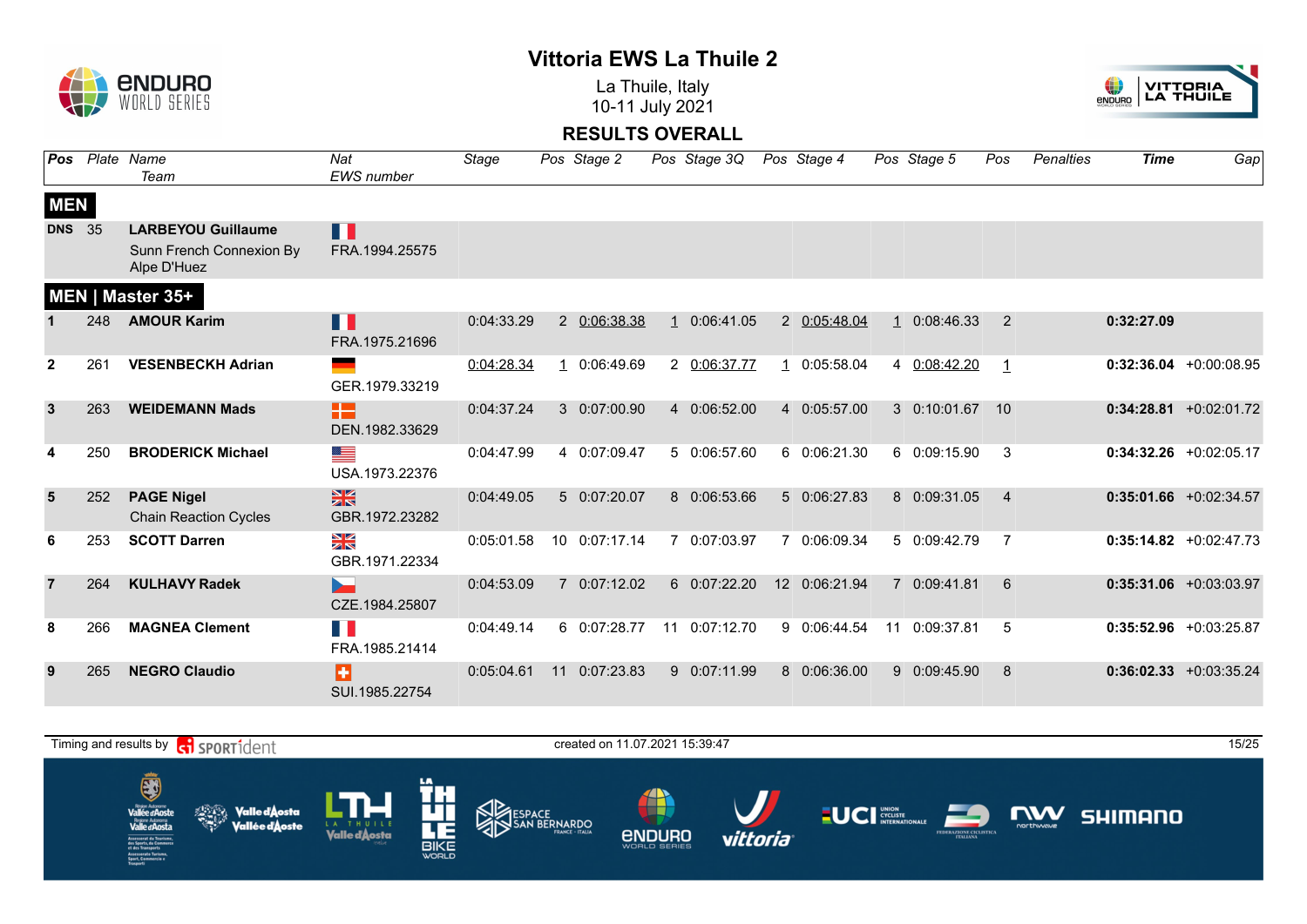

La Thuile, Italy 10-11 July 2021



| Pos        |                | Plate Name<br>Team                                    | Nat<br>EWS number                                        | Stage      | Pos Stage 2   | Pos Stage 3Q Pos Stage 4 |    |                                           | Pos Stage 5      | Pos | Penalties | <b>Time</b> | Gap                       |
|------------|----------------|-------------------------------------------------------|----------------------------------------------------------|------------|---------------|--------------------------|----|-------------------------------------------|------------------|-----|-----------|-------------|---------------------------|
|            |                | MEN   Master 35+                                      |                                                          |            |               |                          |    |                                           |                  |     |           |             |                           |
| 10         | 254            | <b>GREENWOOD Daniel</b>                               | $\frac{N}{N}$<br>GBR.1975.22552                          | 0:05:01.55 | 9 0:07:28.05  |                          |    | 10 0:07:17.64 11 0:06:41.15 10 0:10:01.06 |                  | -9  |           |             | $0:36:29.45 +0:04:02.36$  |
| 11         | 267            | <b>CALVEZ Mathieu</b><br><b>Urge Pyrenees Gravity</b> | Ш<br>FRA.1986.22152                                      | 0:05:18.23 | 13 0:07:48.35 | 13 0:07:27.25            |    | 13 0:06:58.85                             | 13 0:10:29.45 12 |     |           |             | $0:38:02.13 + 0:05:35.04$ |
| 12         | 251            | <b>SIGNORELLI Gerry</b>                               | <u>est</u><br>USA.1984.22761                             | 0:05:23.59 | 14 0:08:00.32 | 14 0:07:35.05            |    | 14 0:07:12.75 15 0:10:03.64 11            |                  |     |           |             | $0:38:15.35 + 0:05:48.26$ |
| 13         | 257            | <b>KARB Ingo</b>                                      | - 1<br>GER.1973.27505                                    | 0:05:10.31 | 12 0:07:37.52 | 12 0:07:16.90            |    | 10 0:06:52.00                             | 12 0:11:27.36 16 |     |           |             | $0:38:24.09$ +0:05:57.00  |
| 14         | 262            | <b>CORRE Ludovic</b>                                  | H.<br>FRA.1983.21638                                     | 0:04:53.53 | 8 0:06:58.00  | 3 0:06:47.39             |    | 3 0:05:55.97                              | 2 0:14:04.94 18  |     |           |             | $0:38:39.83 + 0:06:12.74$ |
| 15         | 255            | <b>SURBALLE Emiliano</b>                              | $\mathcal{O}(\mathcal{O}_\mathcal{O})$<br>ARG.1978.24423 | 0:05:32.78 | 16 0:08:02.00 | 15 0:07:38.27            |    | 15 0:07:09.47                             | 14 0:11:03.16 15 |     |           |             | $0:39:25.68$ +0:06:58.59  |
| 16         | 273            | <b>BODAY Alex</b>                                     | <u>sta</u><br>USA.1975.24957                             | 0:05:39.82 | 18 0:08:05.67 | 16 0:07:47.05            |    | 18  0:07:31.42                            | 16 0:10:50.20 13 |     |           |             | $0:39:54.16$ +0:07:27.07  |
| 17         | 269            | <b>DAUMAS Eric</b>                                    | Ш<br>FRA.1968.22075                                      | 0:05:37.25 | 17 0:08:46.05 | 18 0:07:44.43            |    | 16 0:07:55.23                             | 17 0:11:01.86 14 |     |           |             | $0:41:04.82 + 0:08:37.73$ |
| 18         | 272            | <b>CALAM Jeff</b>                                     | N<br>X<br>GBR.1978.22741                                 | 0:05:46.00 | 19 0:08:35.02 | 17 0:08:10.91            |    | 19 0:07:56.03                             | 18 0:11:27.36 16 |     |           |             | $0:41:55.32 +0:09:28.23$  |
|            | <b>DNF</b> 271 | <b>OUDE OPHUIS Hans</b>                               | NED.1979.26305                                           | 0:05:30.78 | 15 0:08:57.00 | 19 0:07:44.87            | 17 |                                           |                  |     |           |             |                           |
| <b>DNS</b> | 274            | <b>HUGHES David</b>                                   | H.<br>IRL.1971.21814                                     |            |               |                          |    |                                           |                  |     |           |             |                           |

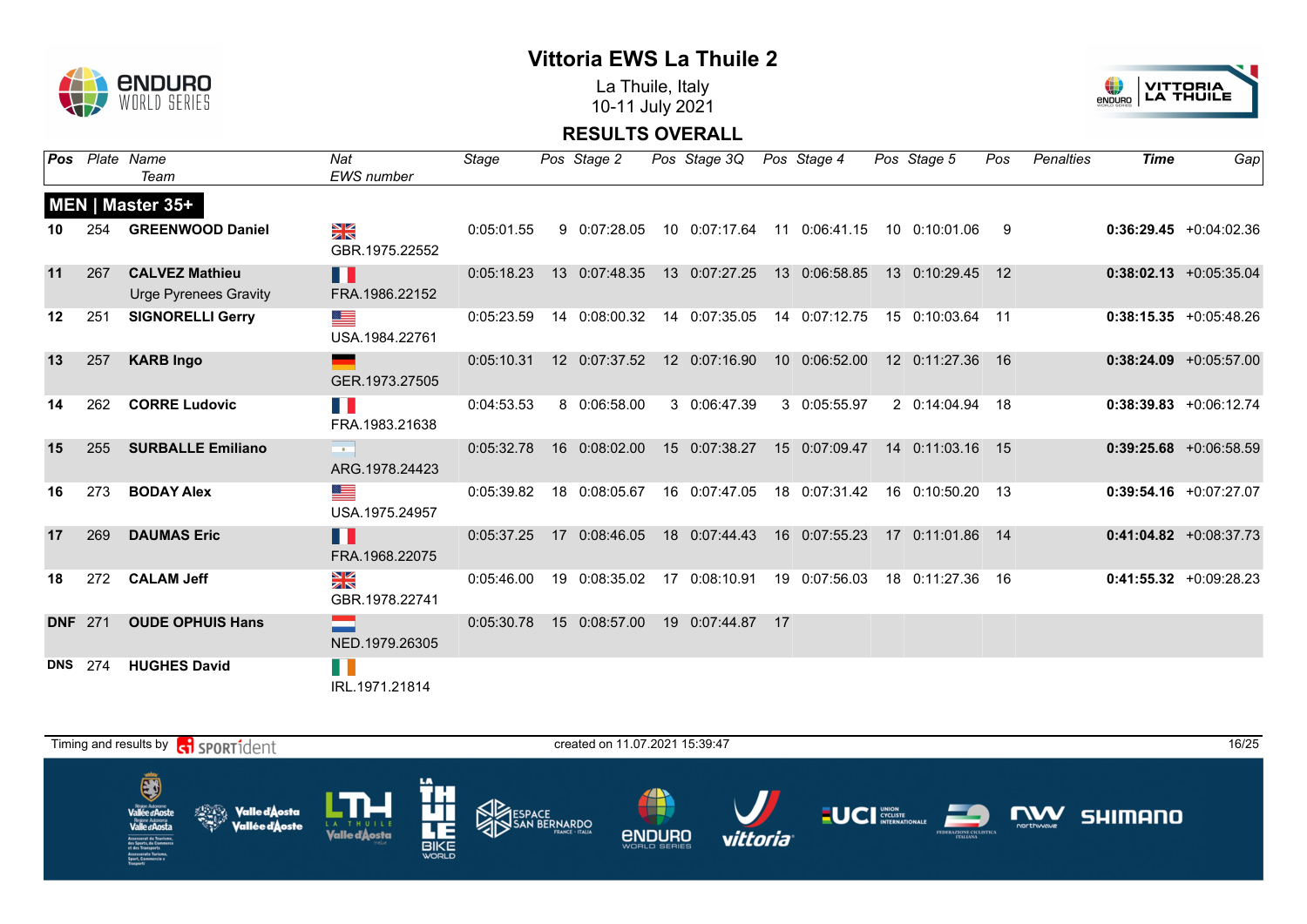La Thuile, Italy 10-11 July 2021





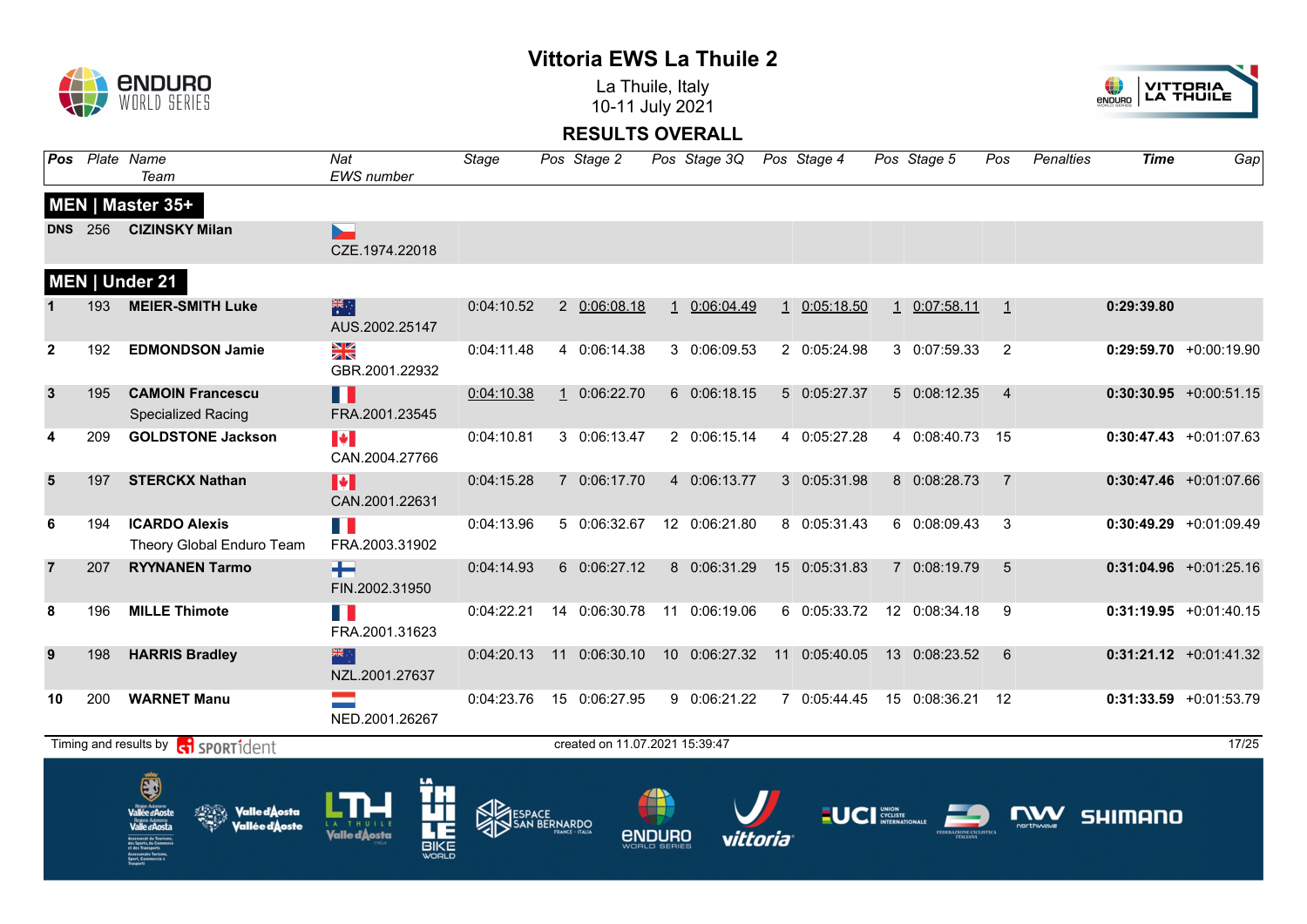

La Thuile, Italy 10-11 July 2021



| Pos     |     | Plate Name<br>Team                                  | Nat<br><b>EWS</b> number         | Stage      | Pos Stage 2   | Pos Stage 3Q  | Pos Stage 4   |                 | Pos Stage 5      | Pos | Penalties     | <b>Time</b> | Gap                       |
|---------|-----|-----------------------------------------------------|----------------------------------|------------|---------------|---------------|---------------|-----------------|------------------|-----|---------------|-------------|---------------------------|
|         |     | MEN   Under 21                                      |                                  |            |               |               |               |                 |                  |     |               |             |                           |
|         | 203 | <b>VERNHET Axel</b>                                 | H<br>FRA.2002.34183              | 0:04:19.15 | 9 0:06:39.07  | 14 0:06:28.17 | 13 0:05:45.77 |                 | 16 0:08:28.85    | 8   |               |             | $0:31:41.01 + 0:02:01.21$ |
| $12 \,$ | 199 | <b>BERTINI Lisandru</b><br>Lapierre Zipp Collective | n K<br>FRA.2004.36198            | 0:04:18.61 | 8 0:06:40.21  | 15 0:06:27.82 | 12 0:05:33.16 |                 | 10 0:08:42.32 19 |     |               |             | $0:31:42.12 + 0:02:02.32$ |
| 13      | 211 | <b>HELLY Johnathan</b>                              | M<br>CAN.2003.27147              | 0:04:20.40 | 12 0:06:44.33 | 20 0:06:36.97 | 19 0:05:33.13 |                 | 9 0:08:37.87 14  |     |               |             | $0:31:52.70 +0:02:12.90$  |
| 14      | 215 | <b>STORR Alex</b>                                   | ≫<br>R<br>GBR.2001.31009         | 0:04:21.65 | 13 0:06:40.80 | 16 0:06:37.85 | 20 0:05:44.27 |                 | 14 0:08:34.30 10 |     |               |             | $0:31:58.87 + 0:02:19.07$ |
| 15      | 214 | <b>EBDON Jake</b>                                   | $\frac{N}{N}$<br>GBR.2001.32703  | 0:04:31.82 | 19 0:06:41.25 | 17 0:06:29.25 | 14 0:05:47.10 | 17 <sup>2</sup> | 0:08:34.57 11    |     |               |             | $0:32:03.99$ +0:02:24.19  |
| 16      | 201 | <b>ARNAUD Nans</b>                                  | FRA.2004.35462                   | 0:04:19.41 | 10 0:06:22.75 | 7 0:06:22.35  | 9 0:05:24.56  |                 | 2 0:08:37.50     |     | 13 0:01:00.00 |             | $0:32:06.57$ +0:02:26.77  |
| 17      | 208 | <b>BYRNE Harry</b>                                  | H<br>IRL.2001.23573              | 0:04:39.58 | 27 0:06:43.38 | 18 0:06:34.72 | 17 0:05:49.58 | 19 <sup>°</sup> | 0:08:41.85 18    |     |               |             | $0:32:29.11 + 0:02:49.31$ |
| 18      | 220 | <b>LAPRAYE Thomas</b>                               | T.<br>FRA.2002.27080             | 0:04:35.26 | 21 0:06:44.10 | 19 0:06:31.98 | 16 0:05:48.97 |                 | 18 0:08:59.90 24 |     |               |             | $0:32:40.21 + 0:03:00.41$ |
| 19      | 206 | <b>BRACONI Francesco</b>                            | H<br>ITA.2003.36890              | 0:04:35.75 | 23 0:06:36.56 | 13 0:06:53.42 | 31 0:05:53.71 |                 | 23 0:08:41.03 16 |     |               |             | $0:32:40.47$ +0:03:00.67  |
| 20      | 218 | <b>DEBOIS Jonas</b>                                 | $\blacksquare$<br>BEL.2001.24645 | 0:04:34.39 | 20 0:06:48.93 | 22 0:06:41.35 | 22 0:06:12.25 | 31              | 0:08:41.04       | 17  |               |             | $0:32:57.96$ +0:03:18.16  |
| 21      | 223 | <b>PEREZ Enzo</b>                                   | H<br>FRA.2004.38362              | 0:04:38.06 | 26 0:07:06.15 | 29 0:06:35.82 | 18 0:05:51.16 |                 | 20 0:08:50.40 21 |     |               |             | $0:33:01.59$ +0:03:21.79  |

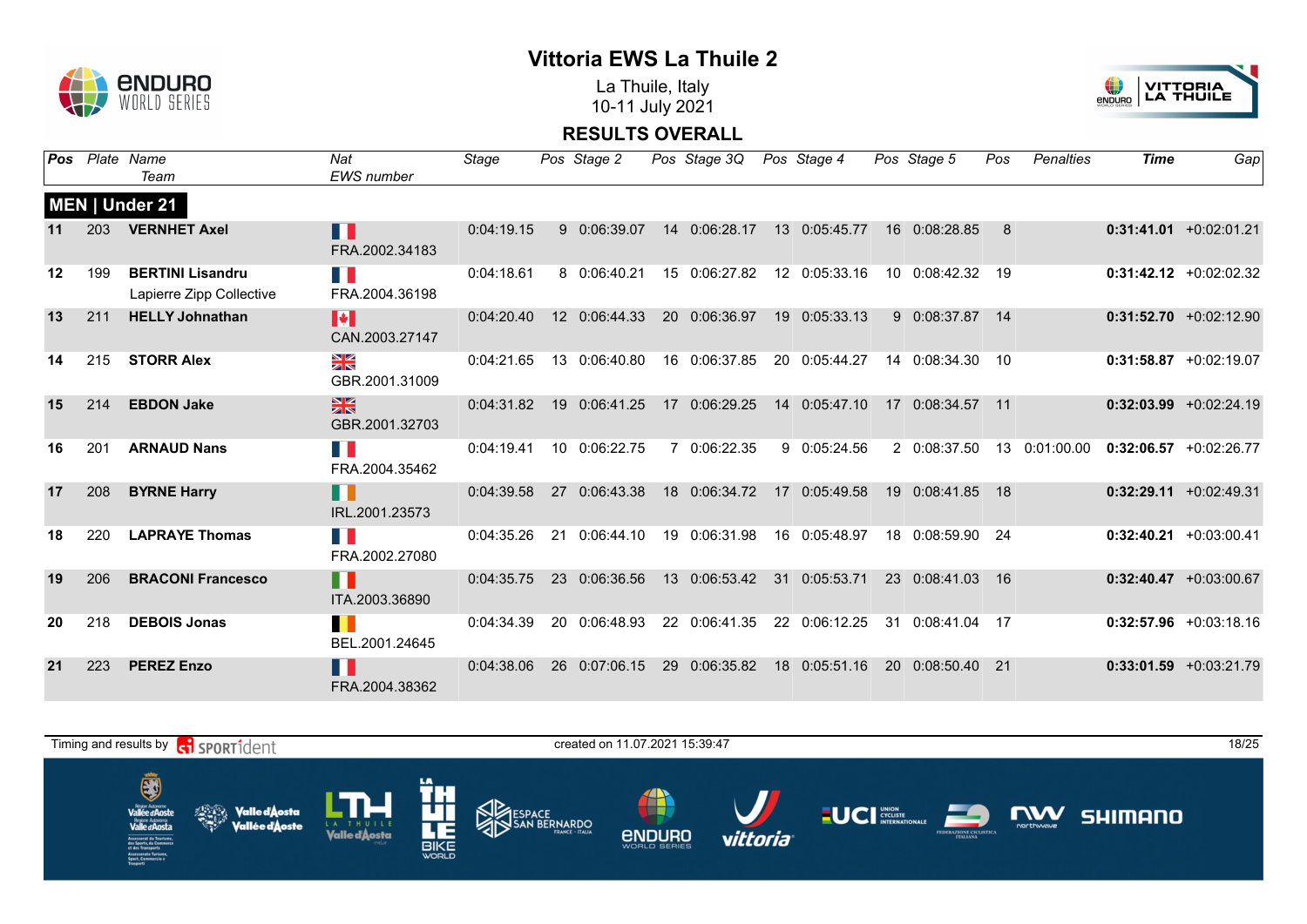

La Thuile, Italy 10-11 July 2021



| Pos        |     | Plate Name<br>Team                                  | Nat<br><b>EWS</b> number         | Stage      | Pos Stage 2   |    | Pos Stage 3Q  |    | Pos Stage 4   |           | Pos Stage 5      | Pos | <b>Penalties</b> | <b>Time</b> | Gap                       |
|------------|-----|-----------------------------------------------------|----------------------------------|------------|---------------|----|---------------|----|---------------|-----------|------------------|-----|------------------|-------------|---------------------------|
|            |     | MEN   Under 21                                      |                                  |            |               |    |               |    |               |           |                  |     |                  |             |                           |
|            | 221 | <b>HEINE Geraud</b>                                 | $\blacksquare$<br>BEL.2004.25833 | 0:04:35.44 | 22 0:07:03.65 |    | 28 0:06:41.65 |    | 23 0:05:52.75 |           | 22 0:08:49.92    | 20  |                  |             | $0:33:03.41 + 0:03:23.61$ |
| 23         | 226 | <b>FILIPPI Mirko</b>                                | H<br>ITA.2001.26043              | 0:04:30.90 | 18 0:06:58.76 | 25 | 0:06:39.22    | 21 | 0:06:00.35    |           | 26 0:08:56.82 22 |     |                  |             | $0:33:06.05$ +0:03:26.25  |
| 24         | 204 | <b>LANI Martino</b>                                 | n N<br>ITA.2001.22164            | 0:04:27.38 | 17 0:06:19.73 |    | 5 0:06:23.53  |    | 10 0:05:33.35 | 11        | 0:10:26.94       | 30  |                  |             | $0:33:10.93 + 0:03:31.13$ |
| 25         | 217 | <b>COSTA GRAELL Pau</b>                             | ESP.2001.25006                   | 0:04:36.33 | 24 0:06:59.35 |    | 26 0:06:42.36 |    | 25 0:05:56.75 |           | 25 0:08:58.36    | -23 |                  |             | $0:33:13.15 + 0:03:33.35$ |
| 26         | 228 | <b>BARUFFI Matteo</b><br><b>Fulgur Factory Team</b> | TI N<br>ITA.2002.26471           | 0:04:41.24 | 29 0:06:59.48 |    | 27 0:06:42.12 |    | 24 0:05:51.20 | 21        | 0:09:00.16       | -25 |                  |             | $0:33:14.20 + 0:03:34.40$ |
| 27         | 213 | <b>ENNIS Ross</b>                                   | H<br>IRL.2001.25954              | 0:04:26.59 | 16 0:06:56.02 |    | 24 0:06:45.94 |    | 28 0:05:53.80 |           | 24 0:09:46.25    | -28 |                  |             | $0:33:48.60 + 0:04:08.80$ |
| 28         | 216 | <b>GOWEIL Jonas</b><br><b>Cube Action Team</b>      | AUT.2002.36734                   | 0:04:45.39 | 30 0:07:06.20 |    | 30 0:06:49.67 |    | 29 0:06:04.95 | 28        | 0:09:10.70       | -26 |                  |             | $0:33:56.91 + 0:04:17.11$ |
| 29         | 227 | <b>FANTINO Andrea</b><br>Mad Wheels - Enduro Team   | F.<br>ITA.2001.25554             | 0:04:46.15 | 31 0:07:08.75 |    | 31 0:06:55.93 |    | 32 0:06:08.25 |           | 30 0:09:31.20    | -27 |                  |             | $0:34:30.28$ +0:04:50.48  |
| 30         | 225 | <b>FIEDLER Zdenek</b>                               | CZE.2002.27427                   | 0:05:00.15 | 32 0:07:32.40 |    | 32 0:06:51.65 |    | 30 0:06:06.80 |           | 29 0:09:51.23    | -29 |                  |             | $0:35:22.23 + 0:05:42.43$ |
| 31         | 219 | <b>FOURCADE Luca</b><br>Urge Pyrenees Gravity       | H.<br>FRA.2003.35944             | 0:04:39.73 | 28 0:06:53.33 |    | 23 0:06:45.18 | 27 | 0:06:04.12    | <b>27</b> | $0:11:12.46$ 31  |     |                  |             | $0:35:34.82$ +0:05:55.02  |
| <b>DNF</b> | 202 | <b>RUHLMANN Theo</b>                                | Ш<br>FRA.2001.33439              | 0:05:35.87 | 33 0:06:46.80 |    | 21 0:06:44.71 | 26 |               |           |                  |     |                  |             |                           |

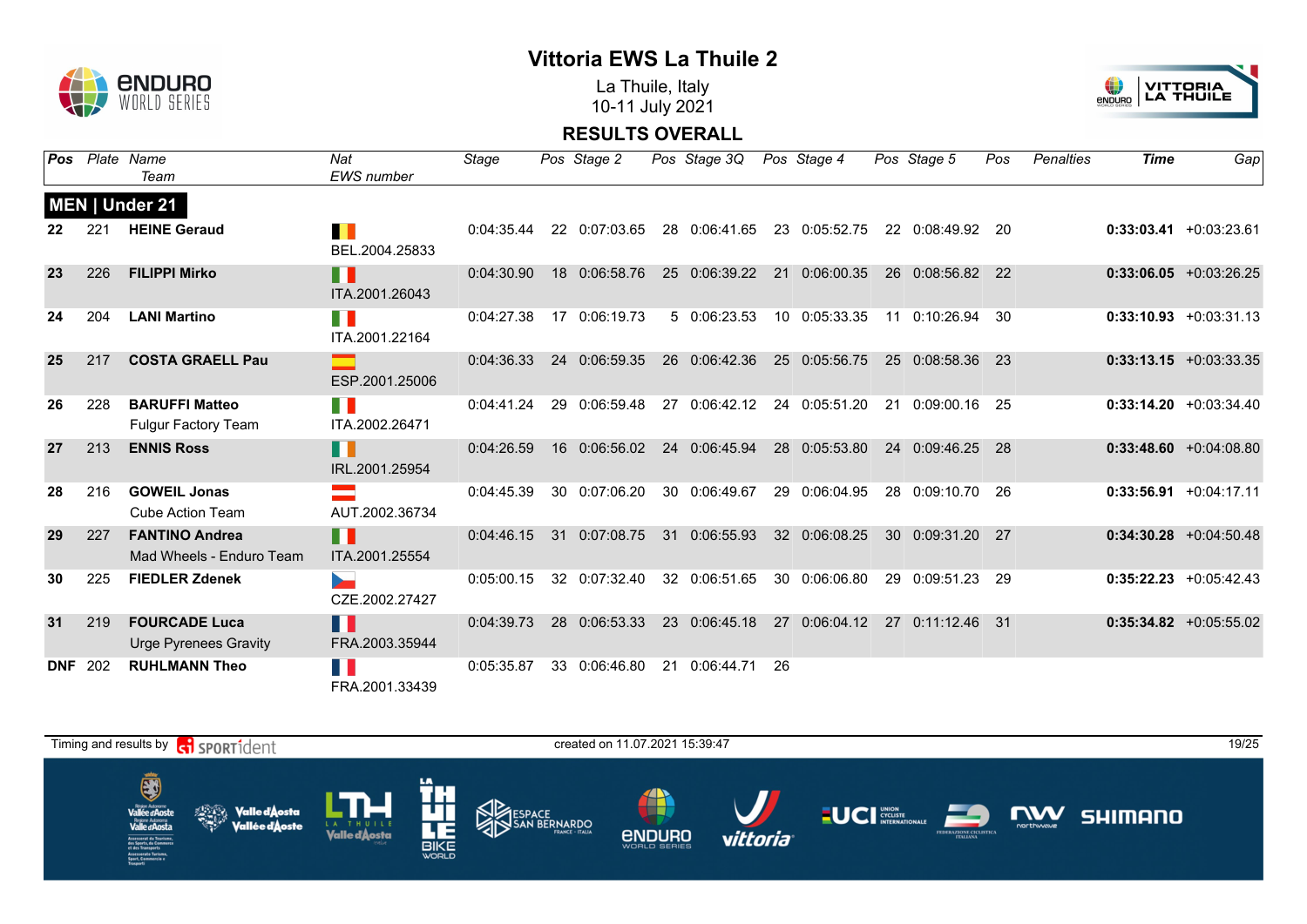**ENDURO**  $\mathbf{r}$ 

La Thuile, Italy 10-11 July 2021



| <b>DNS</b><br><b>DNS</b> 205<br><b>WOMEN</b> | 222<br>42      | MEN   Under 21<br>DNF 212 RANDELL Jayden<br><b>MEYER Hugo</b><br><b>PELISSERO Simone</b> | $\frac{N}{N}$<br>GBR.2003.27895<br>n e<br>FRA.2002.33494<br>П<br>ITA.2001.21940 | 0:04:37.80 25 |                        |                                |        |               |                       |               |                              |                |                           |
|----------------------------------------------|----------------|------------------------------------------------------------------------------------------|---------------------------------------------------------------------------------|---------------|------------------------|--------------------------------|--------|---------------|-----------------------|---------------|------------------------------|----------------|---------------------------|
|                                              |                |                                                                                          |                                                                                 |               |                        |                                |        |               |                       |               |                              |                |                           |
|                                              |                |                                                                                          |                                                                                 |               |                        |                                |        |               |                       |               |                              |                |                           |
|                                              |                |                                                                                          |                                                                                 |               |                        |                                |        |               |                       |               |                              |                |                           |
|                                              |                |                                                                                          |                                                                                 |               |                        |                                |        |               |                       |               |                              |                |                           |
|                                              |                |                                                                                          |                                                                                 |               |                        |                                |        |               |                       |               |                              |                |                           |
|                                              |                | <b>HARNDEN Harriet</b><br><b>Trek Factory Racing</b>                                     | $\frac{N}{N}$<br>GBR.2001.22819                                                 | 0:04:50.97    |                        | 4 0:06:55.05                   |        | 1 0:06:43.68  | 2 0:06:16.48          | 8 0:08:56.11  | $\bigoplus$                  | 0:33:42.29     |                           |
| $\mathbf{2}$                                 | 41             | <b>PUGIN Melanie</b>                                                                     | FI B<br>FRA.1990.21693                                                          | 0:04:49.66    |                        | 3 0:06:58.30                   |        | 3 0:06:46.03  | 3 0:06:03.63          | 1 0:09:05.65  | 2                            |                | $0:33:43.27$ +0:00:00.98  |
| $\mathbf{3}$                                 | $\mathbf{1}$   | <b>COURDURIER Isabeau</b><br>Lapierre Zipp Collective                                    | <b>. .</b><br>FRA.1994.21731                                                    | 0:04:51.13    |                        | 5 0:06:56.21                   |        | 2 0:06:48.65  | 4 0:06:06.10          | 3 0:09:09.45  | 3                            |                | $0:33:51.54 + 0:00:09.25$ |
| 4                                            | $\overline{2}$ | <b>KOREM Noga</b><br><b>GT Factory Racing</b>                                            | $\frac{1}{2}$<br>ISR.1991.21660                                                 | 0:04:48.61    |                        | 2 0:07:03.83                   |        | 5 0:06:48.85  | 5 0:06:06.17          | 4 0:09:10.50  | $\overline{4}$               |                | $0:33:57.96$ +0:00:15.67  |
| 5                                            | $\overline{4}$ | <b>CHARRE Morgane</b><br><b>Pivot Factory Racing</b>                                     | Ш<br>FRA.1990.21958                                                             | 0:04:54.22    |                        | 7 0:07:05.32                   |        | 6 0:06:55.62  | 7 0:06:04.25          | 2 0:09:26.21  | 9                            |                | $0:34:25.62$ +0:00:43.33  |
| 6                                            | 43             | <b>CONOLLY Ella</b>                                                                      | NK<br>Ak<br>GBR.1998.21859                                                      | 0:04:53.89    |                        | 6 0:07:07.00                   |        | 7 0:06:56.50  | 8 0:06:19.52          | 10 0:09:18.53 | 5                            |                | $0:34:35.44 +0:00:53.15$  |
| $\overline{7}$                               | 10             | <b>BARAONA Rebecca</b><br>Ibis Enduro Team                                               | $\frac{N}{N}$<br>GBR.1993.21715                                                 | 0:04:56.05    |                        | 10 0:07:10.60                  |        | 9 0:06:53.41  | 6 0:06:14.37          | 6 0:09:24.27  | 6                            |                | $0:34:38.70 +0:00:56.41$  |
| 8                                            | 9              | <b>MILLER Miranda</b><br>Kona Factory Team                                               | $\blacktriangleright$<br>CAN.1990.21687                                         | 0:04:55.36    |                        | 9 0:07:14.48                   |        | 12 0:07:04.48 | 13 0:06:20.09         | 11 0:09:24.59 | $\overline{7}$               |                | $0:34:59.00 +0:01:16.71$  |
|                                              |                | Timing and results by <b>c</b> o <b>SPORT1</b> dent                                      |                                                                                 |               |                        | created on 11.07.2021 15:39:47 |        |               |                       |               |                              |                | 20/25                     |
|                                              |                | Õ<br><b>Valle d</b> Aosta<br><b>∕allée d'∆oste</b>                                       | <b>BIKE</b>                                                                     |               | ESPACE<br>SAN BERNARDO |                                | enduro | vittoria      | <b>LUCI EXPLOSITE</b> |               | $\sum_{\text{nontrivative}}$ | <b>SHIMANO</b> |                           |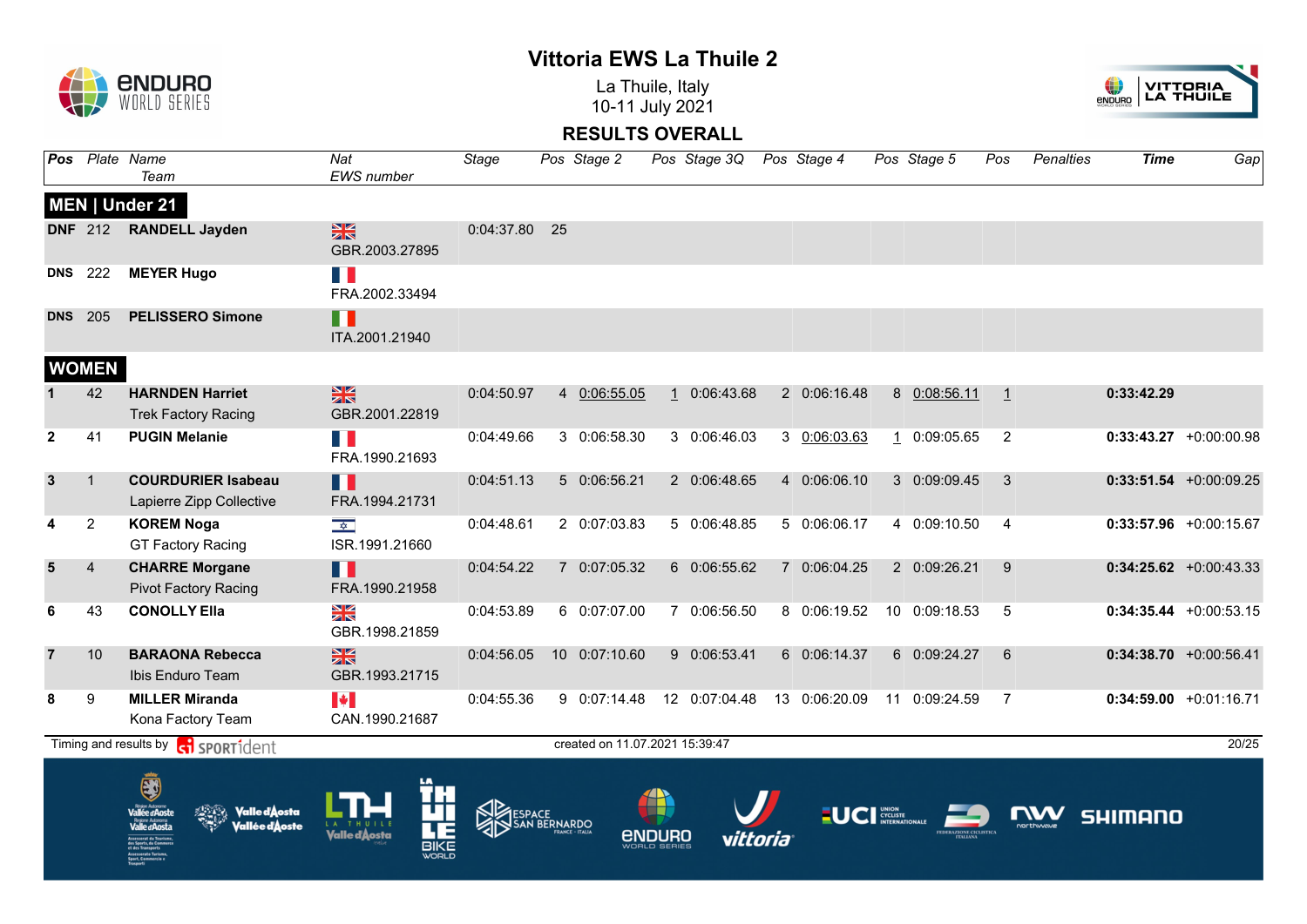

La Thuile, Italy 10-11 July 2021



| <b>Pos</b> |              | Plate Name<br>Team                                   | Nat<br><b>EWS</b> number                  | Stage      |    | Pos Stage 2   |                 | Pos Stage 3Q  |                 | Pos Stage 4   |             | Pos Stage 5     | Pos | <b>Penalties</b> | <b>Time</b> | Gap                       |
|------------|--------------|------------------------------------------------------|-------------------------------------------|------------|----|---------------|-----------------|---------------|-----------------|---------------|-------------|-----------------|-----|------------------|-------------|---------------------------|
|            | <b>WOMEN</b> |                                                      |                                           |            |    |               |                 |               |                 |               |             |                 |     |                  |             |                           |
| 9          | 47           | <b>RICHTER Raphaela</b><br>Juliana Free Agents       | GER.1997.25746                            | 0:04:54.37 |    | 8 0:07:10.27  |                 | 8 0:06:59.60  | 9               | 0:06:27.37    | 15          | 0:09:29.93      | 10  |                  |             | $0:35:01.54$ +0:01:19.25  |
| 10         | 48           | <b>CHARLES Estelle</b><br>Rossignol Factory Team     | T.<br>FRA.1997.22205                      | 0:04:58.33 |    | 11 0:07:16.96 |                 | 13 0:07:06.77 | 15              | 0:06:18.90    |             | 9 0:09:32.92    | 12  |                  |             | $0:35:13.88 + 0:01:31.59$ |
| 11         | 8            | <b>MORRISON Rae</b><br>Liv Racing                    | 米心<br>NZL.1989.21630                      | 0:04:59.60 |    | 13 0:07:19.60 | 16              | 0:07:02.83    | 11              | 0:06:27.08    | 14          | 0:09:25.90      | 8   |                  |             | $0:35:15.01 + 0:01:32.72$ |
| 12         | 7            | <b>COOK Becky</b>                                    | $\frac{\sum x}{\sum x}$<br>GBR.1986.21664 | 0:05:03.07 |    | 15 0:07:14.47 | 11              | 0:07:08.68    | 17              | 0:06:27.92    | 17          | $0:09:31.22$ 11 |     |                  |             | $0:35:25.36 + 0:01:43.07$ |
| 13         | 45           | <b>WINTON Katy</b>                                   | $\frac{N}{N}$<br>GBR.1993.21730           | 0:05:02.95 |    | 14 0:07:14.24 | 10 <sup>1</sup> | 0:07:05.59    | 14              | 0:06:15.50    | $7^{\circ}$ | 0:09:48.28      | 18  |                  |             | $0:35:26.56$ +0:01:44.27  |
| 14         | 44           | <b>GEHRIG Carolin</b><br>Norco Factory Team          | $\ddot{}$<br>SUI.1987.21665               | 0:05:05.71 | 18 | 0:07:19.14    |                 | 15 0:07:07.45 | 16              | 0:06:26.65    | 13          | 0:09:34.82      | 13  |                  |             | $0:35:33.77$ +0:01:51.48  |
| 15         | 51           | <b>ASTLE Georgia</b><br>Devinci Global Racing        | H<br>CAN.1997.27095                       | 0:05:09.92 |    | 22 0:07:24.36 |                 | 19 0:07:12.55 | 19              | 0:06:21.83    |             | 12 0:09:35.13   | 14  |                  |             | $0:35:43.79$ +0:02:01.50  |
| 16         | 49           | <b>JONNIER Morgane</b><br><b>Team Cycles Peugeot</b> | H<br>FRA.1990.22559                       | 0:04:59.27 |    | 12 0:07:17.73 |                 | 14 0:07:00.98 | 10 <sup>1</sup> | 0:06:49.80    |             | 25 0:09:54.71   | 19  |                  |             | $0:36:02.49 + 0:02:20.20$ |
| 17         | 50           | <b>CHARLES Laura</b><br>Orbea FOX Enduro Team        | M<br>FRA.1995.23500                       | 0:05:04.67 |    | 16 0:07:21.56 |                 | 18 0:07:11.05 | 18              | 0:06:42.25    | 19          | 0:09:44.79      | 15  |                  |             | $0:36:04.32 +0:02:22.03$  |
| 18         | 56           | <b>BRUCHLE Veronika</b><br><b>Cube Action Team</b>   | an a<br>GER.1995.22726                    | 0:05:08.96 | 20 | 0:07:28.15    |                 | 20 0:07:03.97 |                 | 12 0:06:47.42 | 21          | 0:09:47.21      | 17  |                  |             | $0:36:15.71 + 0:02:33.42$ |
| 19         | 58           | <b>BATTISTA Laura</b><br>Juliana Free Agents         | 米门<br>AUS.1988.22132                      | 0:05:11.31 | 23 | 0:07:37.68    | 24              | 0:07:18.05    | 22              | 0:06:27.59    | 16          | 0:10:02.41      | 21  |                  |             | $0:36:37.04$ +0:02:54.75  |

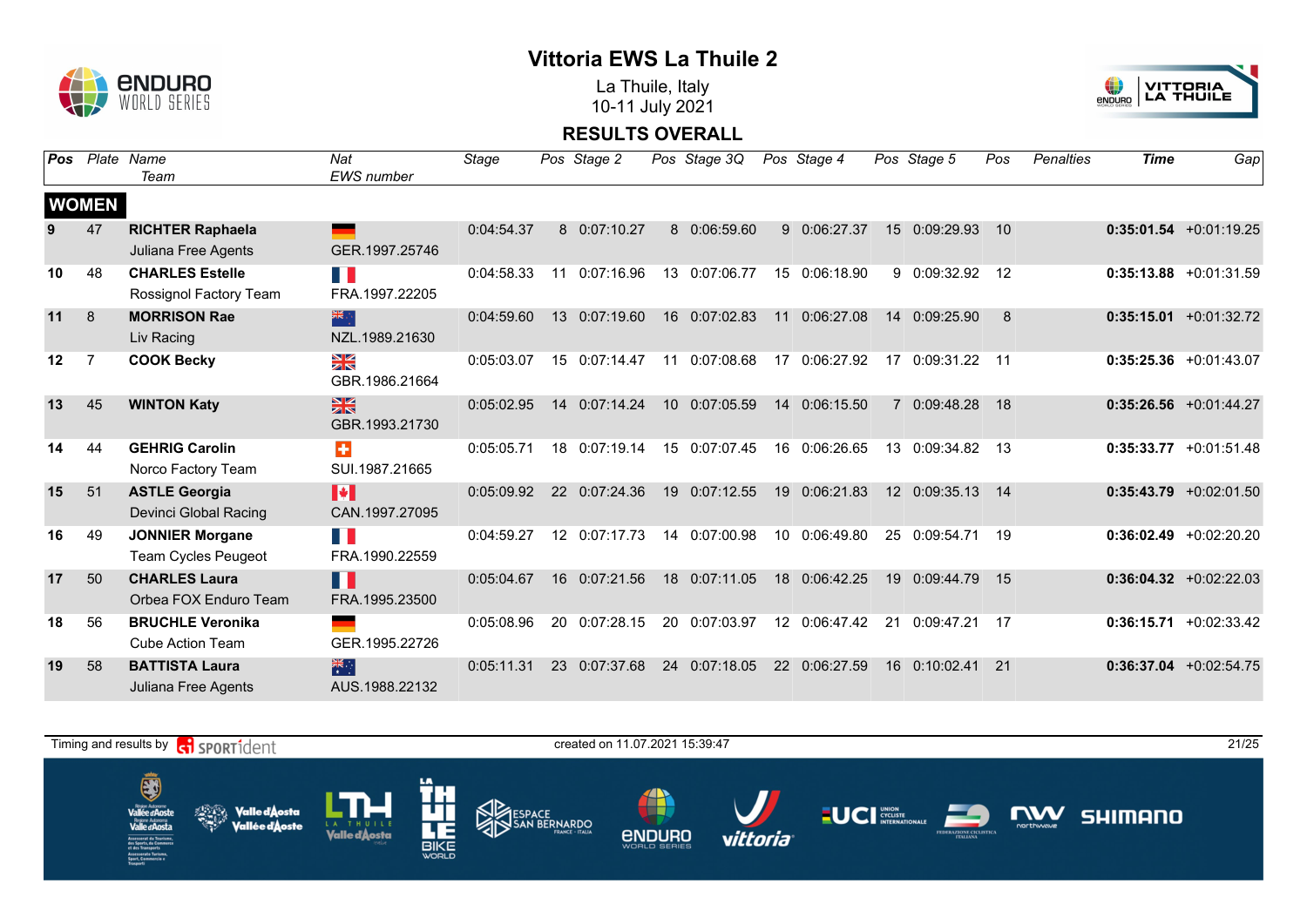

La Thuile, Italy 10-11 July 2021



| Pos |              | Plate Name                                         | Nat                           | Stage      |    | Pos Stage 2   | Pos Stage 3Q  | Pos Stage 4   |    | Pos Stage 5      | Pos | <b>Penalties</b> | <b>Time</b> | Gap                       |
|-----|--------------|----------------------------------------------------|-------------------------------|------------|----|---------------|---------------|---------------|----|------------------|-----|------------------|-------------|---------------------------|
|     |              | Team                                               | <b>EWS</b> number             |            |    |               |               |               |    |                  |     |                  |             |                           |
|     | <b>WOMEN</b> |                                                    |                               |            |    |               |               |               |    |                  |     |                  |             |                           |
| 20  | 57           | <b>NAUGHTON Isabella</b><br>Liv Racing             | ga k<br>USA.2000.24733        | 0:05:30.99 |    | 29 0:07:36.95 | 23 0:07:13.23 | 20 0:06:32.08 |    | 18 0:09:46.92    | -16 |                  |             | $0:36:40.17$ +0:02:57.88  |
| 21  | 233          | <b>TAYLOR Chloe</b>                                | $rac{N}{2}$<br>GBR.1998.23462 | 0:05:09.25 |    | 21 0:07:36.02 | 22 0:07:23.54 | 23 0:06:47.60 |    | 23 0:10:20.59 24 |     |                  |             | $0:37:17.00 + 0:03:34.71$ |
| 22  | 59           | <b>PAULIN Louise Margareta</b><br>Ibis Enduro Team | 51-<br>SWE.1978.21619         | 0:05:22.59 |    | 26 0:07:33.68 | 21 0:07:29.32 | 25 0:06:52.62 |    | 27 0:10:00.84 20 |     |                  |             | $0:37:19.05 +0:03:36.76$  |
| 23  | 229          | <b>PAGEAU Rachel</b>                               | H<br>CAN.1995.21742           | 0:05:15.82 |    | 24 0:08:04.42 | 29 0:07:28.29 | 24 0:06:51.90 |    | 26 0:10:04.73 22 |     |                  |             | $0:37:45.16$ +0:04:02.87  |
| 24  | 232          | <b>JOLIDON Sidonie</b>                             | ÷<br>SUI.1987.31073           | 0:05:28.26 | 27 | 0:07:38.70    | 25 0:07:32.67 | 28 0:06:47.46 |    | 22 0:10:48.03 27 |     |                  |             | $0:38:15.12 + 0:04:32.83$ |
| 25  | 54           | <b>RAST Camille</b>                                | Ð<br>SUI.1999.35605           | 0:05:55.76 |    | 32 0:07:51.59 | 27 0:07:31.63 | 27 0:06:49.48 |    | 24 0:10:18.55 23 |     |                  |             | $0:38:27.01 + 0:04:44.72$ |
| 26  | 3            | <b>LANTHIER NADEAU</b><br>Andreane                 | <b>A</b>                      | 0:04:41.50 |    | 1 0:07:02.40  | 4 0:06:36.47  | 10:06:10.00   |    | 5 0:13:57.45 31  |     |                  |             | $0:38:27.82 +0:04:45.53$  |
|     |              | Rocky Mountain Race Face                           | CAN.1993.21609                |            |    |               |               |               |    |                  |     |                  |             |                           |
| 27  | 238          | <b>RUTZ Lea Salome</b>                             | Ð<br>SUI.1995.33389           | 0:05:18.82 |    | 25 0:08:14.00 | 31 0:07:48.60 | 32 0:07:16.08 |    | 30 0:10:43.41    | -26 |                  |             | $0:39:20.91$ +0:05:38.62  |
| 28  | 234          | <b>MAUNSELL Leah</b>                               | H I<br>IRL.1999.22382         | 0:05:28.68 |    | 28 0:07:55.40 | 28 0:07:47.60 | 31 0:07:28.05 |    | 31 0:10:58.41    | -28 |                  |             | $0:39:38.14$ +0:05:55.85  |
| 29  | 235          | <b>ELLECOSTA Nadine</b><br>Fastlight-Abetone       | H<br>ITA.1999.25437           | 0:05:32.21 |    | 30 0:08:05.72 | 30 0:07:47.28 | 30 0:07:04.10 | 28 | 0:11:35.20       | -29 |                  |             | $0:40:04.51$ +0:06:22.22  |
| 30  | 236          | <b>SAVELLI Irene</b>                               | H<br>ITA.1992.22163           | 0:05:43.45 | 31 | 0:08:16.48    | 32 0:07:57.91 | 33 0:07:56.45 |    | 32 0:12:34.64    | 30  |                  |             | $0:42:28.93 + 0:08:46.64$ |

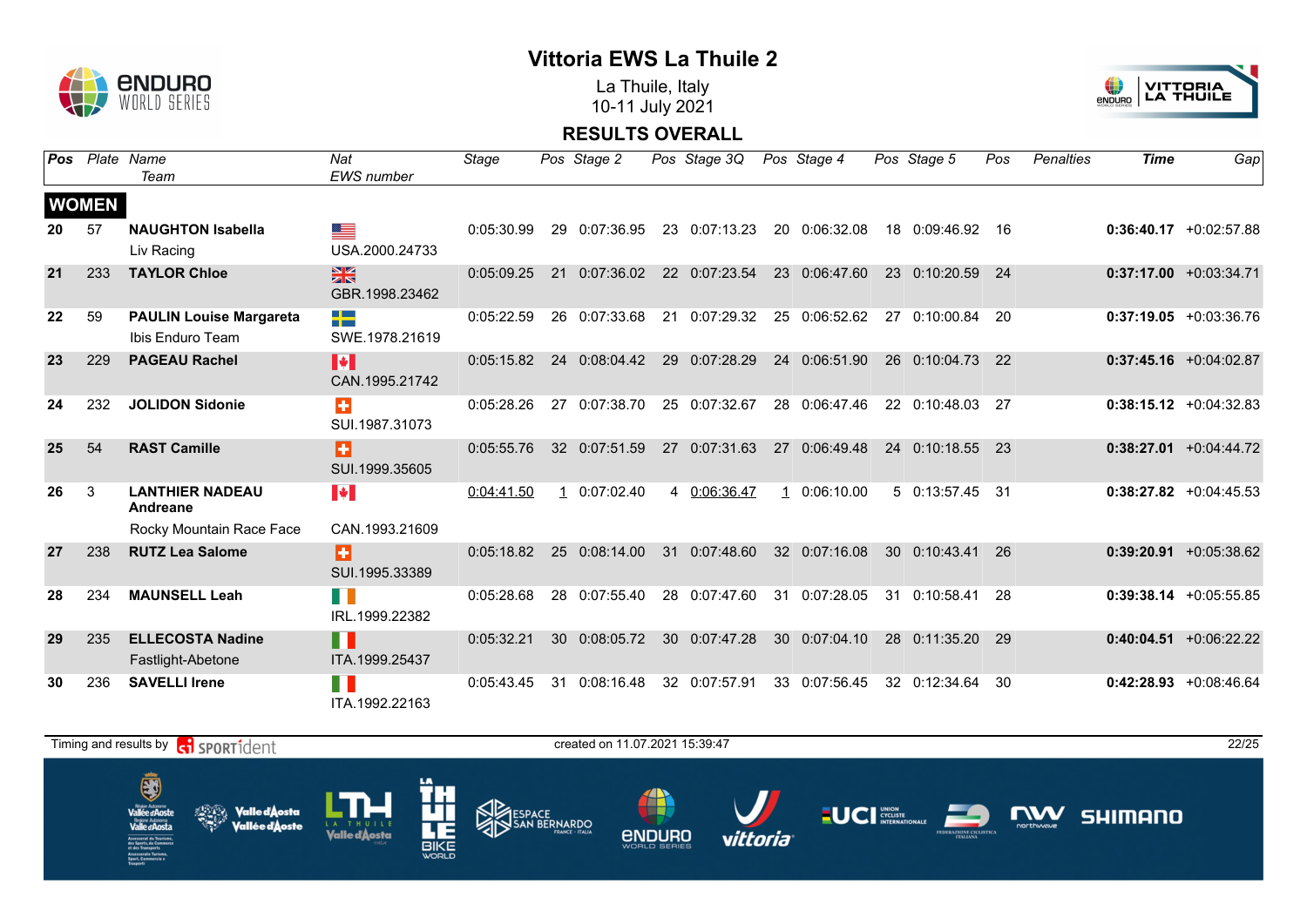

La Thuile, Italy 10-11 July 2021



| Pos Plate Name<br>Team                                             | Nat<br>EWS number                         | <b>Stage</b> |             | Pos Stage 2                    |                        | Pos Stage 3Q Pos Stage 4       |                             |                                                                       |          | Pos Stage 5      | Pos                  | <b>Penalties</b> | <b>Time</b>                  | Gap                      |
|--------------------------------------------------------------------|-------------------------------------------|--------------|-------------|--------------------------------|------------------------|--------------------------------|-----------------------------|-----------------------------------------------------------------------|----------|------------------|----------------------|------------------|------------------------------|--------------------------|
|                                                                    |                                           |              |             |                                |                        |                                |                             |                                                                       |          |                  |                      |                  |                              |                          |
| <b>DUVERT Julie</b><br>Theory Global Enduro Team                   | П<br>FRA.1996.21719                       |              |             |                                |                        |                                |                             | 0:05:06.52 19 0:07:20.90 17 0:07:15.85 21 0:06:42.82 20 0:17:54.37 32 |          |                  |                      |                  |                              | $0:44:20.46$ +0:10:38.17 |
| <b>BUREK Katarzyna</b>                                             | POL.1993.23240                            | 0:17:07.63   |             | 33 0:08:21.10                  |                        | 33 0:07:47.00                  |                             | 29 0:07:09.20                                                         |          | 29 0:10:37.82 25 |                      |                  |                              | $0:51:02.75$ +0:17:20.46 |
| <b>LAWRENCE Kate</b>                                               | ▆▆<br>USA.1998.27745                      | 0:05:04.70   |             |                                |                        | 17 0:07:41.42 26 0:07:31.04 26 |                             |                                                                       |          |                  |                      |                  |                              |                          |
| <b>WIEDENROTH Sofia</b><br><b>Specialized Racing</b>               | GER.1995.24544                            |              |             |                                |                        |                                |                             |                                                                       |          |                  |                      |                  |                              |                          |
| <b>ARNDT Lena</b>                                                  | GER.1988.33220                            |              |             |                                |                        |                                |                             |                                                                       |          |                  |                      |                  |                              |                          |
| <b>WOMEN   Master 35+</b>                                          |                                           |              |             |                                |                        |                                |                             |                                                                       |          |                  |                      |                  |                              |                          |
| <b>THOMSEN Sandra Bohn</b>                                         | 12<br>DEN.1983.33584                      | 0:06:17.44   |             | 1 0:08:48.58                   |                        | 1 0:08:18.63                   |                             | 1 0:08:10.10                                                          |          | $1$ 0:12:41.27   | $\overline{2}$       |                  | 0:44:16.02                   |                          |
| <b>MCCONNELOUG Mary</b>                                            | <u>se</u><br>USA.1971.22390               | 0:06:38.56   |             | 2 0:09:07.51                   |                        | 2 0:08:53.59                   |                             | 2 0:09:21.10                                                          |          | 2 0:12:02.43     | $\mathbf{1}$         |                  |                              | $0:46:03.19$ +0:01:47.17 |
| <b>REPKIN BIRMAN Yulia</b>                                         | $\overline{\mathbf{R}}$<br>ISR.1978.22006 | 0:07:08.14   |             | 3 0:10:24.93                   |                        | 3 0:09:57.07                   |                             | 3 0:09:47.85                                                          |          | 3 0:14:45.09     | 3                    |                  |                              | $0:52:03.08$ +0:07:47.06 |
| <b>PICTON Leonie</b><br>Liv Racing                                 | $\frac{2}{\pi}$<br>AUS.1986.22420         |              |             |                                |                        |                                |                             |                                                                       |          |                  |                      |                  |                              |                          |
| <b>WOMEN   Under 21</b>                                            |                                           |              |             |                                |                        |                                |                             |                                                                       |          |                  |                      |                  |                              |                          |
| <b>KUCHYNKOVA Simonka</b>                                          | $\mathbf{E}$<br>SVK.2004.35778            | 0:05:21.01   |             | 2 0:07:39.08                   |                        | 1 0:07:27.08                   |                             | 1 0:06:43.90                                                          |          | 1 0:11:03.69 2   |                      |                  | 0:38:14.76                   |                          |
| Timing and results by <b>contains and results</b>                  |                                           |              |             | created on 11.07.2021 15:39:47 |                        |                                |                             |                                                                       |          |                  |                      |                  |                              | 23/25                    |
| Õ<br>allée d'Aost<br><b>Valle d</b> Aosta<br><b>∕allée d'∆oste</b> |                                           |              |             |                                |                        |                                |                             |                                                                       |          |                  |                      |                  |                              |                          |
|                                                                    |                                           |              | <b>BIKE</b> |                                | ESPACE<br>SAN BERNARDO | 4                              | <b><i><u>ENDURO</u></i></b> |                                                                       | vittoria |                  | <b>LUCI</b> CYCLISTE |                  | $\sum_{\text{nor throwave}}$ | <b>SHIMANO</b>           |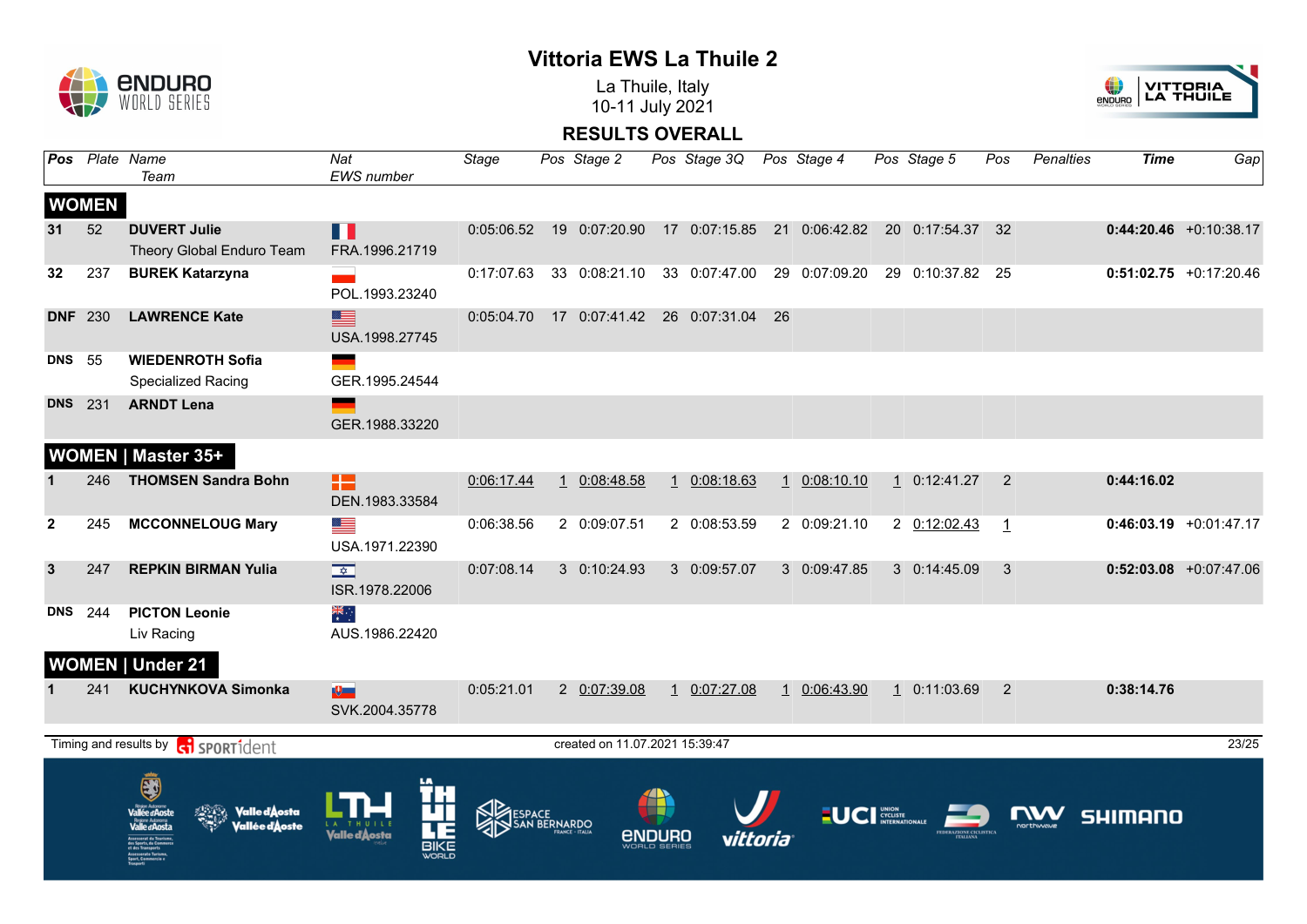

La Thuile, Italy 10-11 July 2021



| l Pos        |     | Plate Name                                           | Nat                   | Stage      | Pos Stage 2 | Pos Stage 3Q | Pos Stage 4  | Pos Stage 5          | Pos | Penalties | Time | Gap                       |
|--------------|-----|------------------------------------------------------|-----------------------|------------|-------------|--------------|--------------|----------------------|-----|-----------|------|---------------------------|
|              |     | Team                                                 | EWS number            |            |             |              |              |                      |     |           |      |                           |
|              |     | <b>WOMEN   Under 21</b>                              |                       |            |             |              |              |                      |     |           |      |                           |
| $\mathbf{2}$ | 239 | <b>RIVA Sophie</b>                                   | n n<br>ITA.2003.33949 | 0:05:11.78 | 0:08:02.78  | 2 0:07:45.65 | 2 0:07:04.31 | 2 0:10:55.71         |     |           |      | $0:39:00.23 +0:00:45.47$  |
| $\mathbf{3}$ | 243 | <b>HENRY Justine</b><br><b>Urge Pyrenees Gravity</b> | H I<br>FRA.2003.32717 | 0:06:07.22 | 30:08:57.83 | 3 0:08:57.75 | 3 0:08:39.60 | $3 \quad 0:12:43.73$ |     |           |      | $0:45:26.13 + 0:07:11.37$ |
| <b>DNS</b>   | 242 | <b>WEBER Helen</b>                                   | GER.2002.36775        |            |             |              |              |                      |     |           |      |                           |